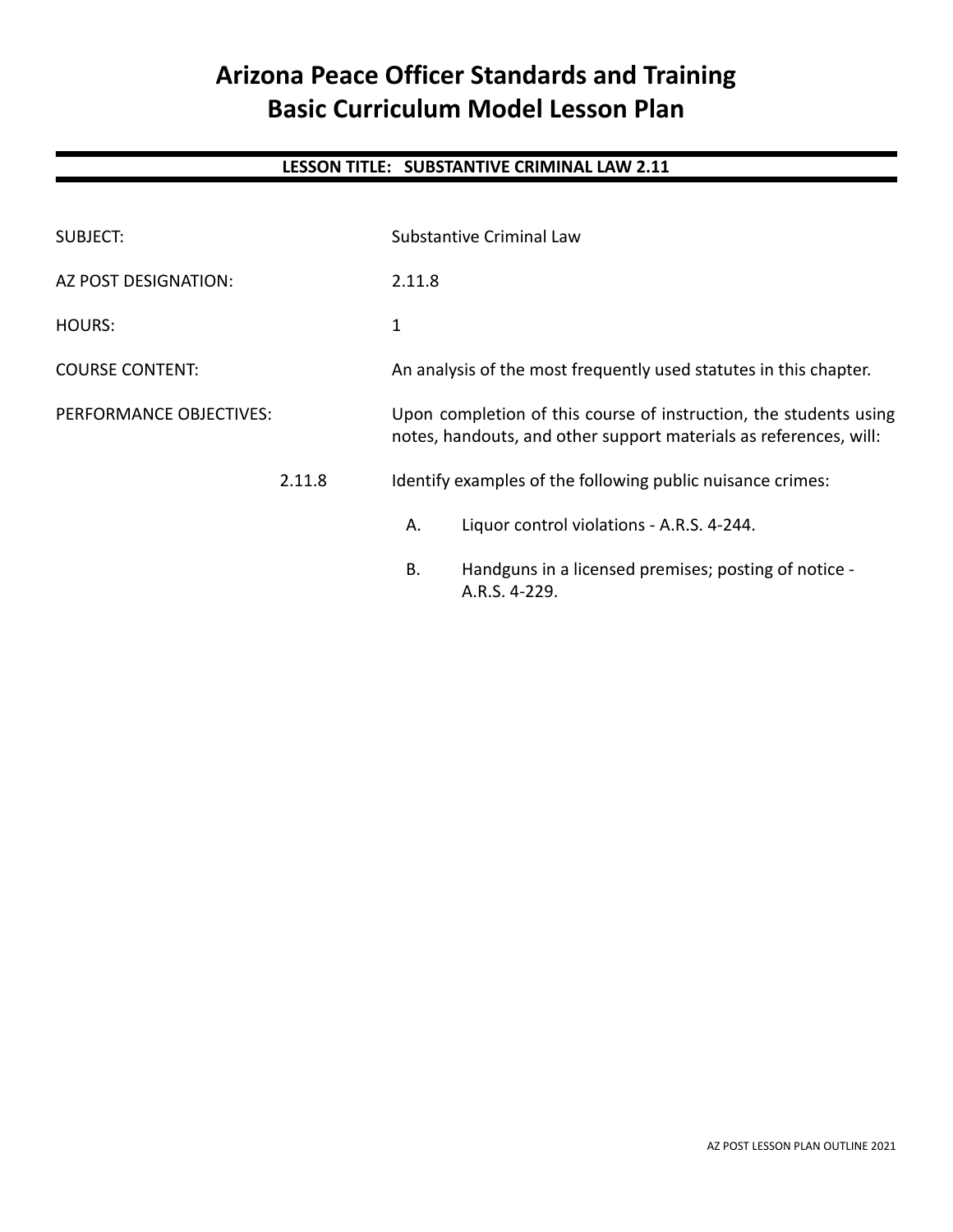| DATE FIRST PREPARED:           | November 2000                                   |                                                          |  |  |
|--------------------------------|-------------------------------------------------|----------------------------------------------------------|--|--|
| <b>PREPARED BY:</b>            | <b>SME Committee</b>                            |                                                          |  |  |
| <b>REVIEWED - REVISED:</b>     | <b>SME Committee</b>                            | DATE: May 2002                                           |  |  |
| <b>REVIEWED - REVISED:</b>     | Sgt. George Sloane, Tucson P.D.                 | DATE: August 2002                                        |  |  |
| <b>REVIEWED - REVISED:</b>     | AZ POST (Word)                                  | DATE: June 2003                                          |  |  |
| <b>REVIEWED - REVISED:</b>     | Beverly Ginn, Tucson P.D.                       | DATE: October 2004                                       |  |  |
| <b>REVIEWED - REVISED:</b>     | <b>SME Committee</b>                            | DATE: May 2006                                           |  |  |
| <b>REVIEWED - REVISED:</b>     | <b>SME Committee</b>                            | DATE: February 2009                                      |  |  |
| <b>REVIEWED - REVISED:</b>     | <b>SME Committee</b>                            | DATE: June 2010                                          |  |  |
| <b>REVIEWED - REVISED:</b>     | <b>SME Committee</b>                            | DATE: November 2011                                      |  |  |
| <b>REVIEWED - REVISED:</b>     | <b>SME Committee</b>                            | DATE: November 2012                                      |  |  |
| <b>REVIEWED - REVISED:</b>     | <b>SME Committee</b>                            | DATE: December 2016                                      |  |  |
| <b>REVIEWED - REVISED:</b>     | <b>SME Committee</b>                            | DATE: August 2019                                        |  |  |
| <b>REVIEWED - REVISED:</b>     | <b>SME Committee</b>                            | DATE: May 2021                                           |  |  |
| <b>REVIEWED - REVISED:</b>     | <b>SME Committee</b>                            | DATE: September 2021                                     |  |  |
| <b>REVIEWED - REVISED:</b>     | AZPOST (DocX)                                   | DATE: September 2021                                     |  |  |
| AZ POST - APPROVAL:            | <b>Mandy Faust</b>                              | DATE: September 2021                                     |  |  |
| AZ POST - APPROVAL:            | Lori Wait                                       | DATE: October 2021                                       |  |  |
| <b>INSTRUCTOR REFERENCES:</b>  | A.R.S. Title 13, Title 4                        |                                                          |  |  |
| <b>CLASS LEVEL:</b>            | Student                                         |                                                          |  |  |
| <b>TRAINING AIDS:</b>          | http://www.azleg.gov/ArizonaRevisedStatutes.asp |                                                          |  |  |
| <b>INSTRUCTIONAL STRATEGY:</b> | Interactive Lecture                             |                                                          |  |  |
| <b>SUCCESS CRITERIA:</b>       |                                                 | 70% or higher on a written, multiple-choice examination. |  |  |
| DATE OF RELEASE TO SHARE FILE: | May 27, 2022                                    |                                                          |  |  |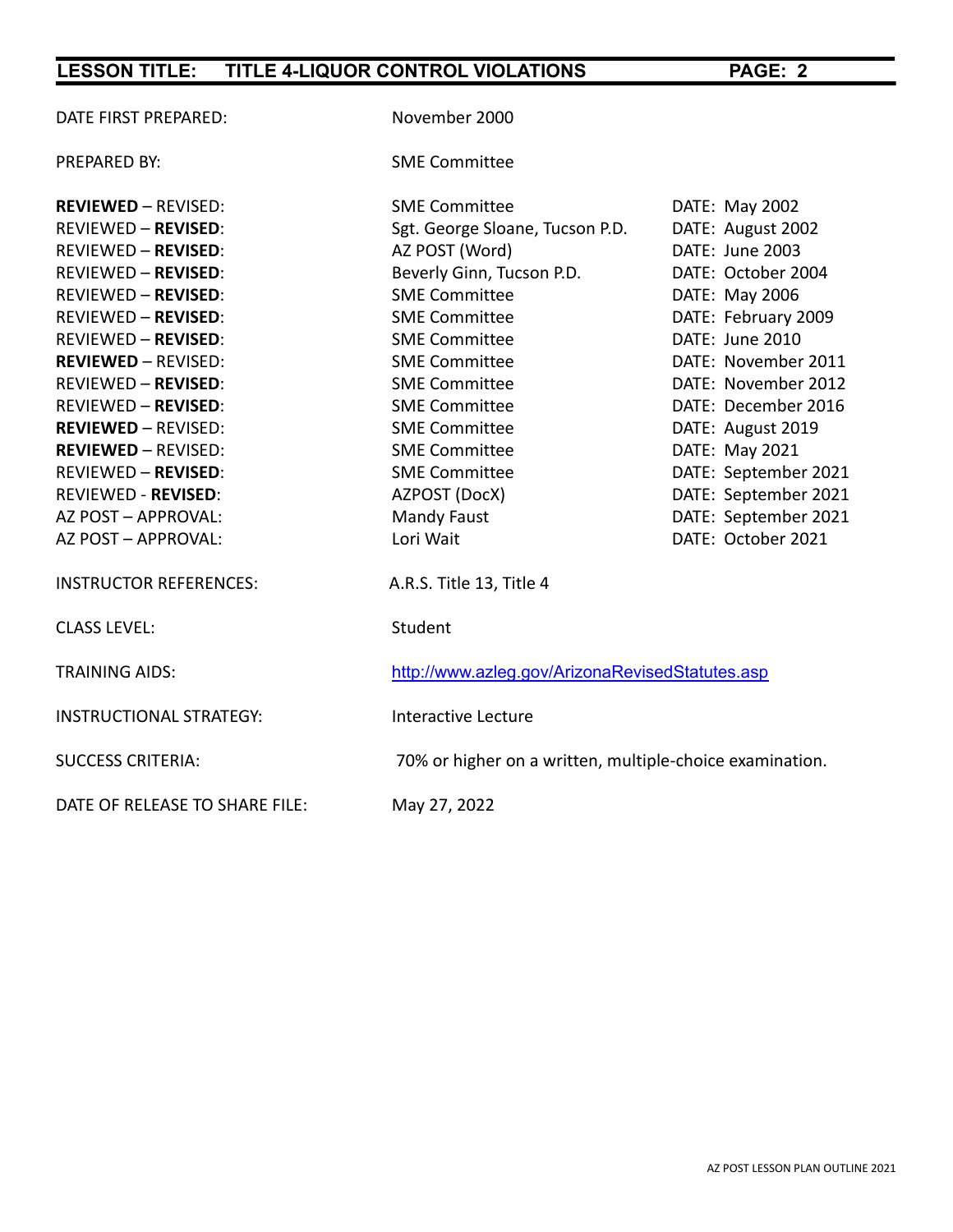#### **I. INTRODUCTION**

- A. Instructor (self) introduction.
- B. Preview of performance objectives.

#### **II. 4-101 – DEFINITIONS**

- A. As it is with most laws, you must have a good understanding of the key definitions to understand and enforce the laws as they were intended.
- B. The definitions listed here are the ones that you must know for a basic understanding and are listed under A.R.S. §4-101. **P.O. 2.11.8A**
- C. Act of violence means an incident:
	- 1. Consisting of a riot, a fight, an altercation or tumultuous conduct and that meets at least one of the following criteria:
		- a. In which bodily injuries are sustained by any person and the injuries would be obvious to a reasonable person.
		- b. Of sufficient intensity as to require the intervention of a peace officer to restore normal order.
		- c. In which a weapon is brandished, displayed or used.
		- d. Where a licensee or an employee or contractor of the licensee fails to follow a clear and direct lawful order from a law enforcement officer or a fire marshal.
		- e. Does not include the use of nonlethal devices by a peace officer.
- D. Aggrieved party A person who resides at, owns or leases property within a one-mile radius of a premises proposed to be licensed and who filed a written request with the department to speak in favor of or opposition to the issuance of the license no later than sixty days after the filing of the application or fifteen days after action by the local governing body, whichever is sooner.
- E. Beer means any beverage obtained by the alcoholic fermentation, infusion or decoction of barley malt, hops or other ingredients not drinkable or any combination of them.
- F. Biometric identity verification device A device authorized by the department that instantly verifies the identity and age of a person by an electronic scan of a biometric of the person, through a fingerprint, iris image, facial image or other biometric characteristic, or any combination of these characteristics, references the person's identity and age against any record described in section 4-241, subsection K, and meets all of the following conditions: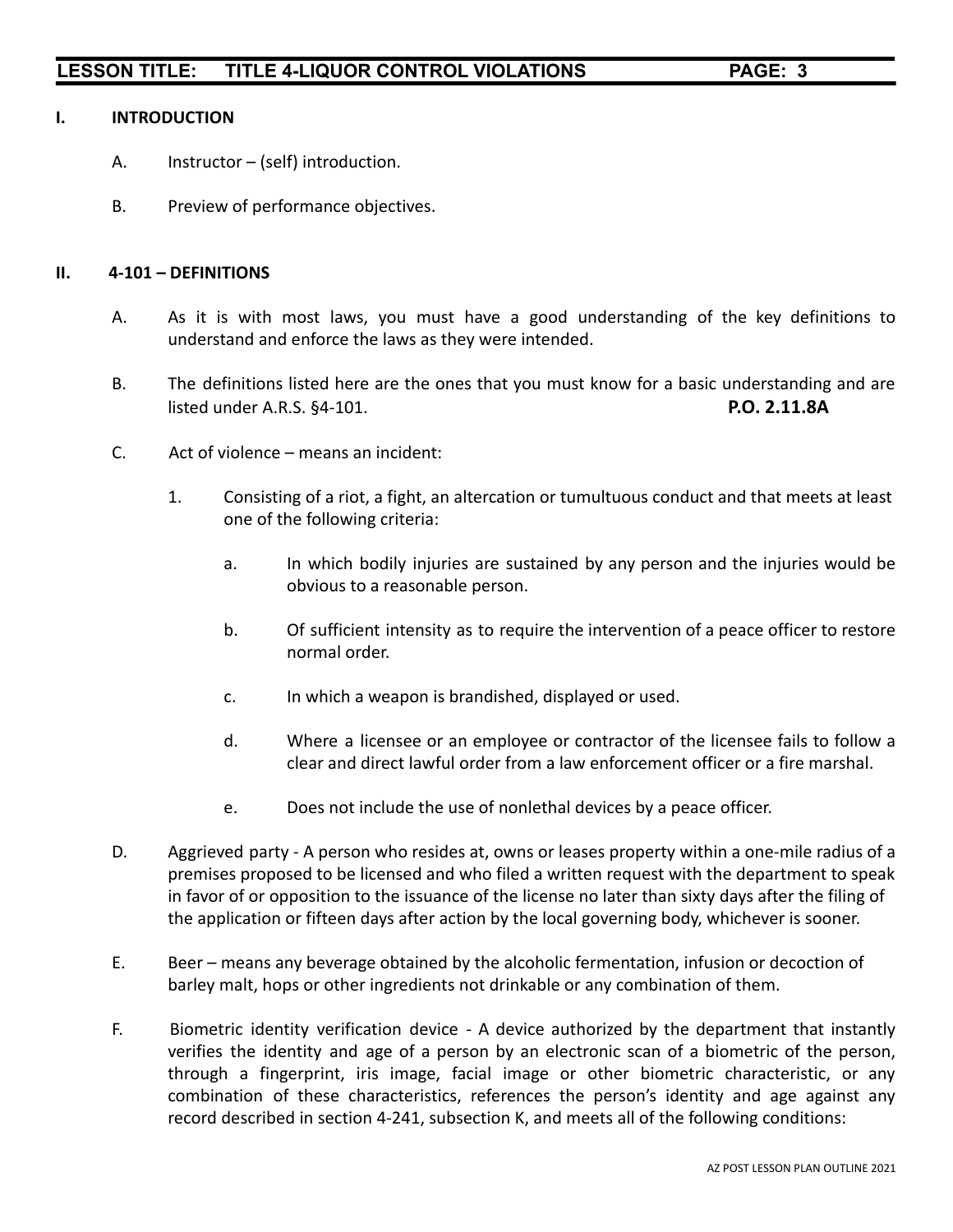- 1. The authenticity of the record was previously verified by an electronic authentication process.
- 2. The identity of and information about the record holder was previously verified through either:
	- a. A secondary, electronic authentication process or set of processes utilizing commercially available data, such as a public records query or a knowledge-based authentication quiz.
	- b. Utilizing a state or federal government system of record for digital authentication.
- 3. The authenticated record was securely linked to biometrics contemporaneously collected from the verified record holder and is stored in a centralized, highly secured, encrypted biometric database.
- G. Board means the state Liquor Board.
- H. Bona fide guest means:
	- 1. An individual who is personally familiar to the member, who is personally sponsored and whose presence as a guest is in response to a specific and personal invitation.
	- 2. In the case of a club that meets the criteria prescribed below, a current member of the armed services of the United States who presents proper military identification and any member of a recognized veterans' organization of the United States and of any country allied with the United States during current or past wars or through treaty arrangements.
- I. Broken package means any container of spirituous liquor on which the United States tax seal has been broken or removed, or from which the cap, cork or seal placed thereupon by the manufacturer has been removed.
- J. Club Includes any of the following organizations where the sale of spirituous liquor for consumption on the premises is mad only to members, spouses of members, families of members, bona fide guests of members and guests at other events authorized in this title:
	- 1. A post, chapter, camp or other local unit composed solely of veterans and its duly recognized auxiliary that has been chartered by Congress of the United States for patriotic, fraternal or benevolent purposes and that has, as the owner, lessee or occupant, operated an establishment for that purpose in this state.
	- 2. A chapter, aerie, parlor, lodge or other local unit of an American national fraternal organization that has, as the owner, lessee or occupant, operated an establishment for fraternal purposes in this state. An American national fraternal organization as used in this subdivision shall actively operate in at least thirty-six states or have been in active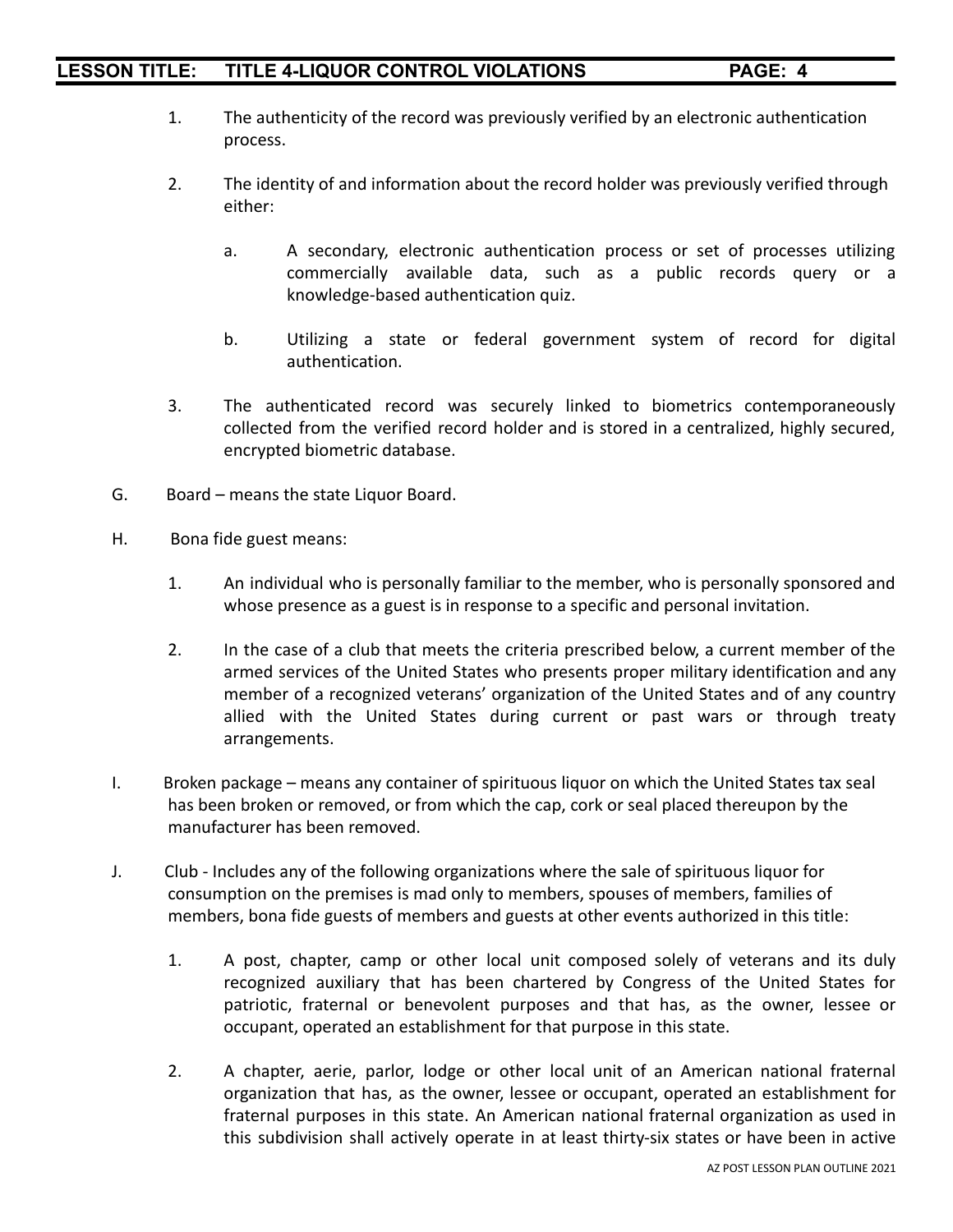continuous existence for at least twenty years.

- 3. A hall or building association of a local unit mentioned in subdivisions 1 and 2 of this paragraph , all of the capital stock of which is owned by the local unit of the members, and that operates the clubroom facilities of the local unit.
- 4. A golf club that has more than fifty bona fide members and that owns, maintains or operates a bona fide golf links together with a clubhouse.
- 5. A social club with more than one hundred bona fide members who are actual residents of the county in which it is located, that owns, maintains or operates club quarters, that is authorized and incorporated to operate as a nonprofit club under the laws of this state, and that has been continuously incorporated and operating for a period of at least one year. The club shall have had, during this one-year period, a bona fide membership with regular meetings conducted at least once each month, and the membership shall be and shall have been actively engaged in carrying out the objectives of the club. The club's membership shall consist of bona fide dues-paying members paying at least \$6 per year, payable monthly, quarterly or annually, which have been recorded by the secretary of the club, and the members at the time of application for a club license shall be in good standing having for at least one full year paid dues. At least fifty-one percent of the members shall have signified their intention to secure a social club license by personally signing a petition, on a form prescribed by the board, which shall also include the correct mailing address of each signer. The petition shall not have been signed by a member at a date earlier than one hundred eighty days before the filing of the application. The club shall qualify for exemption from the payment of state income taxes under title 43. It is the intent of this subdivision that a license shall not be granted to a club that is, or has been, primarily formed or activated to obtain a license to sell liquor, but solely to a bona fide club, where the sale of liquor is incidental to the main purposes of the club.
- 6. An airline club operated by or for airlines that are certificated by the United States government and that maintain or operate club quarters located at airports with international status.
- K. Company or association When used in reference to a corporation, includes successors or assigns.
- L. Control the power to direct or cause the direction of the management and policies of an applicant or licensee, whether through the ownership of voting securities or a partnership interest, by agreement or otherwise. Control is presumed to exist if a person has the direct or indirect ownership of or power to vote ten percent or more of the outstanding voting securities of the applicant or licensee or to control in any manner the election of one or more of the directors of the applicant or licensee. In the case of a partnership, control is presumed to mean the general partner or a limited partner who holds ten percent or more of the voting rights of the partnership. For the purposes of determining the percentage of voting securities owned, controlled or held by a person, there shall be aggregated with the voting securities attributed to the person the voting securities of an officer, partner, employee or agent of the person or a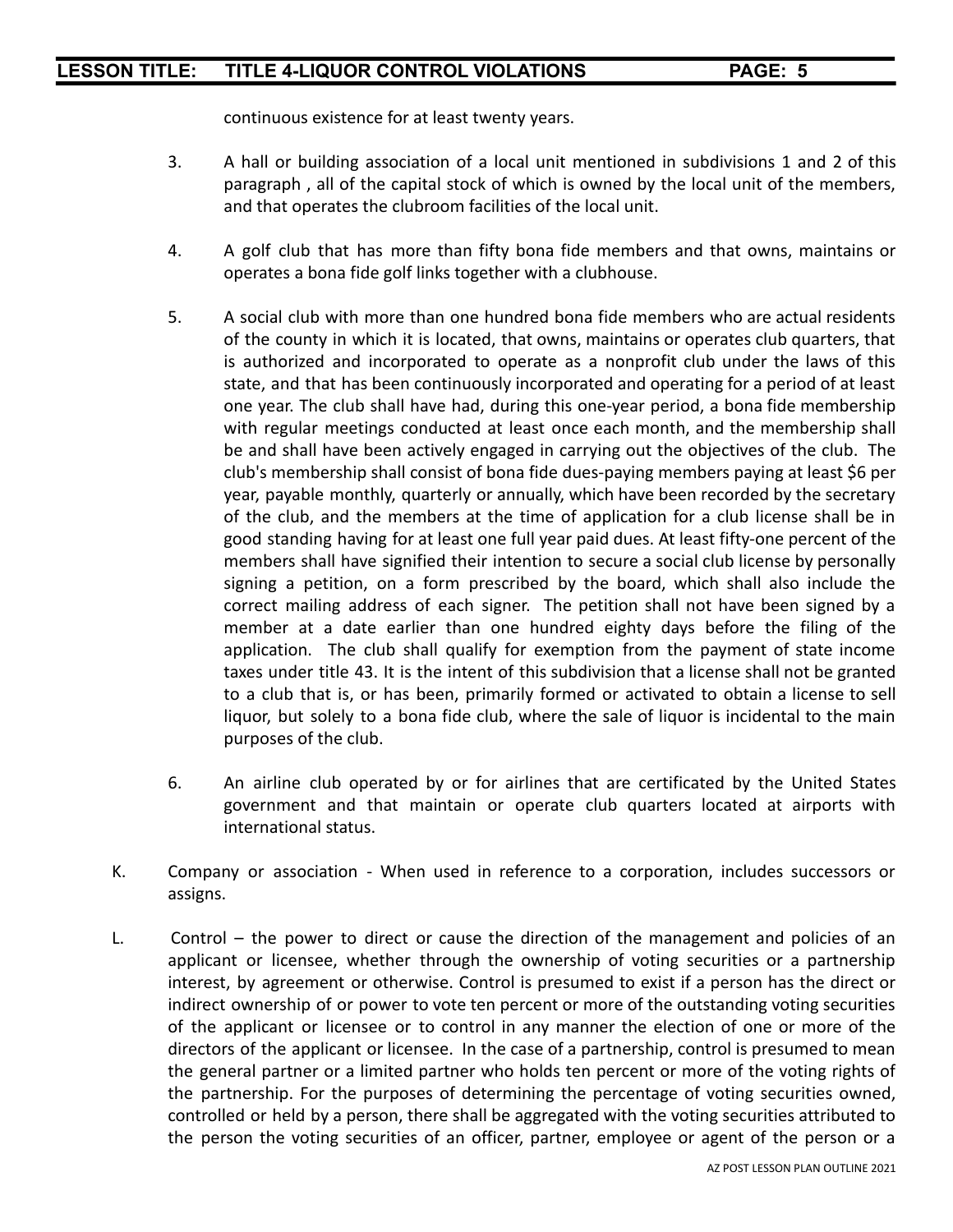spouse, parent or child of the person. Control is also presumed to exist if a creditor of the applicant or licensee holds a beneficial interest in ten percent or more of the liabilities of the licensee. The presumptions in this paragraph regarding control are rebuttable.

- M. Controlling person A person directly or indirectly possessing control of an applicant or licensee.
- N. Craft Distiller A distiller in the United States or in a territory or possession of the United States that holds a license pursuant to section 4-205.10.
- O. Department The Department of Liquor Licenses and Control.
- P. Director the director of the department of liquor licenses and control.
- Q. Distilled spirits Includes alcohol, brandy, whiskey, rum, tequila, mescal, gin, absinthe or a compound or mixture of any of them with any vegetable or other substance, alcohol bitters, bitters containing alcohol, fruits preserved in ardent spirits, and any alcoholic mixture or preparation, whether patented or otherwise, that may in sufficient quantities produce intoxication.
- R. Employee any person who performs any service on licensed premises on a full-time, part-time or contract basis with consent of the licensee, whether or not the person is denominated an employee, independent contractor or otherwise. Employee does not include a person exclusively on the premises for musical or vocal performances, for repair or maintenance of the premises or for the delivery of goods to the licensee.
- S. Farm winery A winery in the United States or in a territory or possession of the United States that holds a license pursuant to section 4-205.04.
- T. Government license a license to serve and sell spirituous liquor on specified premises available only to a state agency, state board, state commission, county, city, town, community college or state university or the national guard or Arizona coliseum and exposition center on application by the governing body of a state agency, state board, state commission, county, city, town, community college or state university or the national guard or Arizona exposition and state fair board.
- U. Legal drinking age 21 years of age or older.
- V. License a license or an interim retail permit issued pursuant to the provisions of this title.
- W. Licensee a person who has been issued a license or an interim retail permit pursuant to the provisions of this title or a special event licensee.
- X. License fees fees collected for license issuance, license application, license renewal, interim permit issuance and license transfer between persons or locations.
- Y. Manager means a natural person who meets the standards required of licensees and has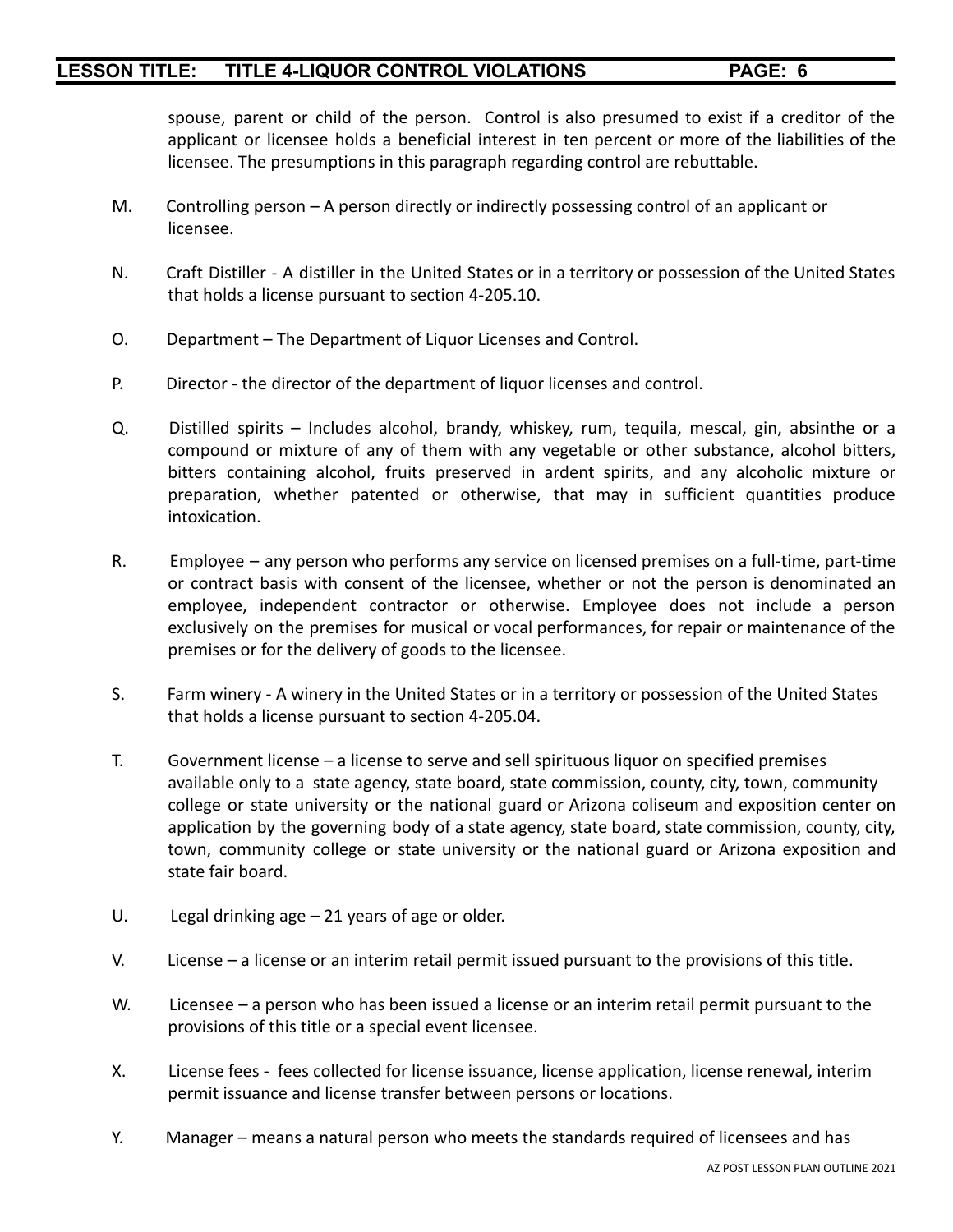authority to organize, direct, carry on, control or otherwise operate a licensed business on a temporary or full-time basis.

- Z. Menu food Item- means an item prepared by the licensee.
- AA. Microbrewery a brewery in the United States or in a territory or possession of the United States that meet the requirements of section 4-205.08.
- BB. Mixed cocktail- means an alcoholic drink mixed on premises with other ingredients but excludes manufacturer prepared/pre-packaged mixed drinks.
- CC. Off-sale retailer means any person operating a bona fide, regularly-established retail liquor store selling spirituous liquors, wines and beer and any established retail store selling commodities other than spirituous liquors and engaged in the sale of spirituous liquors only in the original unbroken package to be taken away from the premises of the retainer and to be consumed off the premises.
- DD. On-sale retailer Any person operating an establishment where spirituous liquors are sold in the original container for consumption on or off the premises or in individual portions for consumption on the premises.
- EE. Premises or licensed premises The area from which the licensee is authorized to sell, dispense or serve spirituous liquors under the provision of the license. Premises or licensed premises includes a patio that is not contiguous to the remainder of the premises or licensed premises if the patio is separated from the remainder of the premises or licensed premises by a public or private walkway or driveway not to exceed thirty feet, subject to rules the director may adopt to establish criteria for noncontiguous premises.
- FF. Registered Alcoholic delivery contractor- with certain exclusions, means a person who delivers spirituous liquor on behalf of a bar, liquor store or restaurant.
- GG. Registered mail Includes certified mail.
- HH. Registered retail agent Any person who is authorized pursuant to section 4-222 to purchase spirituous liquors for and on behalf of the person and other retail licensees.
- II. Tamper-proof seal-defined as one preventing consumption without removal of the tamper-proof cap or closure.
- JJ. Repeated acts of violence means:
	- 1. For licensed premises with a permanent occupancy of two hundred or fewer persons, two or more acts of violence occurring within seven days or three or more acts of violence occurring within thirty days.
	- 2. For licensed premises with a permanent occupancy of more than two hundred but not more than four hundred persons, four or more acts of violence within thirty days.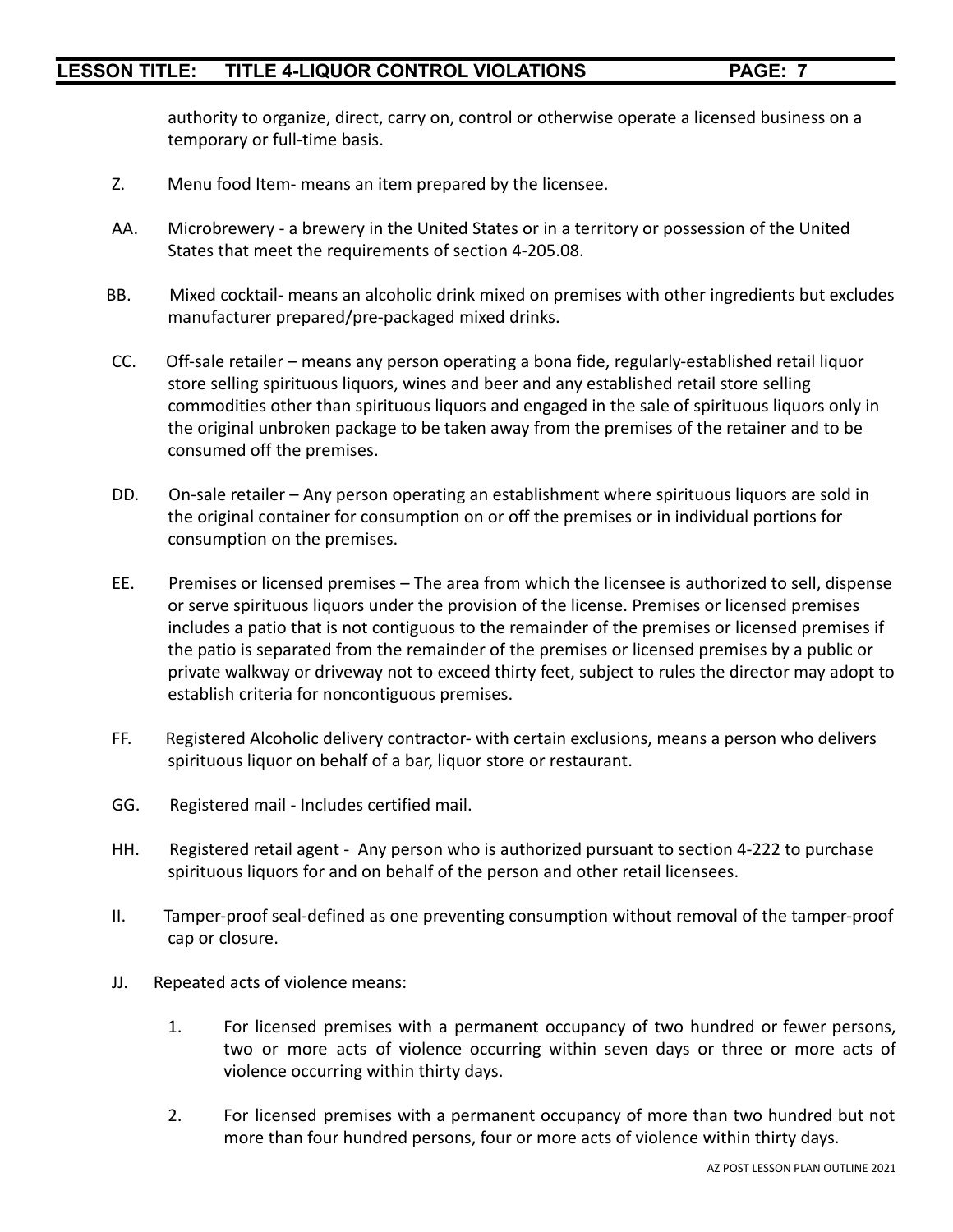- 3. For licensed premises with a permanent occupancy of more than four hundred but not more than six hundred fifty persons, five or more acts of violence within thirty days.
- 4. For licensed premises with a permanent occupancy of more than six hundred fifty but not more than one thousand fifty persons, six or more acts of violence within thirty days.
- 5. For licensed premises with a permanent occupancy of more than one thousand fifty persons, seven or more acts of violence within thirty days.
- KK. Sell Includes soliciting or receiving an order for, keeping or exposing for sale, directly or indirectly delivering for value, peddling, keeping with intent to sell and trafficking in.Spirituous liquor includes alcohol, brandy, whiskey, rum, tequila, mescal, gin, wine, porter, ale, beer, any malt liquor or malt beverage, absinthe, a compound or mixture of any of them or of any of them with any vegetable or other substance, alcohol bitters, bitters containing alcohol, any liquid mixture or preparation, whether patented or otherwise, which produces intoxication, fruits preserved in ardent spirits, and beverages containing more than one-half of one percent of alcohol by volume.
- LL. Vehicle Any means of transportation by land, water or air, and includes everything made use of in any way for such transportation.
- MM. Vending machine A machine that dispenses merchandise through the means of coin, token, credit card or other non personal means of accepting payment for merchandise received.
- NN. Veteran A person who has served in the United States air force, army, navy, marine corps or coast guard, as an active nurse in the services of the American red cross, in the army and navy nurse corps in time of war, or in any expedition of the armed forces of the United States, and who has received a discharge other than dishonorable.
- OO. Voting security Any security presently entitling the owner or holder of the security to vote for the election of directors of an applicant or a licensee.
- PP. Wine The product obtained by the fermentation of grapes, other agricultural products containing natural or added sugar or cider or any such alcoholic beverage fortified with grape brandy and containing not more than twenty-four percent of alcohol by volume.

#### **III. 4-203.07 OFF-SALE PRIVILEGES; LEASES; MIXED COCKTAILS.**

A. Notwithstanding § 4-203, subsection E and § 4-210, subsection A, paragraph 6, a bar, beer and wine bar and liquor store licensee may lease the off-sale privileges associated with the licensee's license, except the privilege to sell mixed cocktails for off-premises consumption pursuant to § 4-244, paragraph 32, subdivision (d), to a restaurant licensee. The lease shall be for a period of one year and may be renewable for successive terms of one year. The off-sale privileges of a bar, beer and wine bar or liquor store license that are held in nonuse status may also be leased pursuant to this section.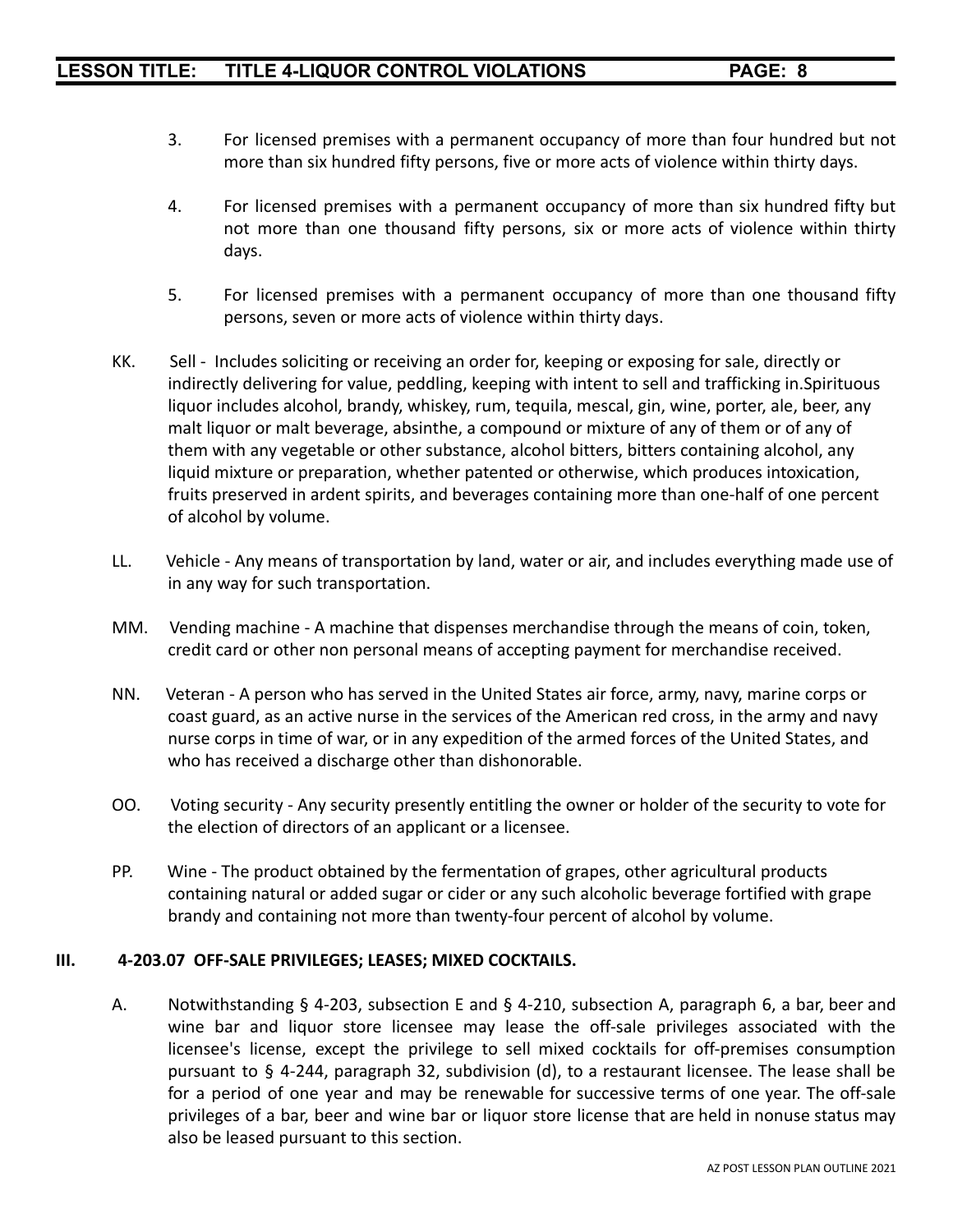- B. Leases made pursuant to this section are subject to the following conditions:
	- 1. The department shall establish a minimum of four lease windows throughout the calendar year during which a lease may be agreed to between a bar, beer and wine bar or liquor store licensee and a restaurant licensee for the lease of off-sale privileges.
	- 2. A restaurant licensee may apply to the department for approval of a lease at least thirty days before the end of the lease window. The restaurant licensee shall provide a completed lease agreement signed by both the lessor and lessee. The department may establish and charge an application fee for administrative and enforcement costs associated with this section.
	- 3. On the director approving the lease, the director shall transfer the lessor's off-sale privileges, except the privilege to sell mixed cocktails for off-premises consumption pursuant to § 4-244, paragraph 32, subdivision (d), to the restaurant lessee for the term of the lease.
	- 4. The department shall establish a process to facilitate and approve the lease conveyance and to govern the leases, including the following:
		- a. A standard form of lease.
		- b. The term of the lease shall be one year except for the first year of the lease. During the first year of the lease, the director may establish a lease term that is less than a year in order to align the lease renewal date with the renewal date of the restaurant license.
		- c. The responsibilities of the lessor and lessee.
		- d. The lease may be transferred to another restaurant licensee if the new restaurant licensee purchases the business of the original lessee during the term of the lease.
		- e. The privileges conveyed to the lessee during the term of the lease will continue if the bar, beer and wine bar or liquor store lessor has its license suspended or revoked.
		- f. If the bar, beer and wine bar or liquor store lessor sells its license during the AZ POST LESSON PLAN OUTLINE 2021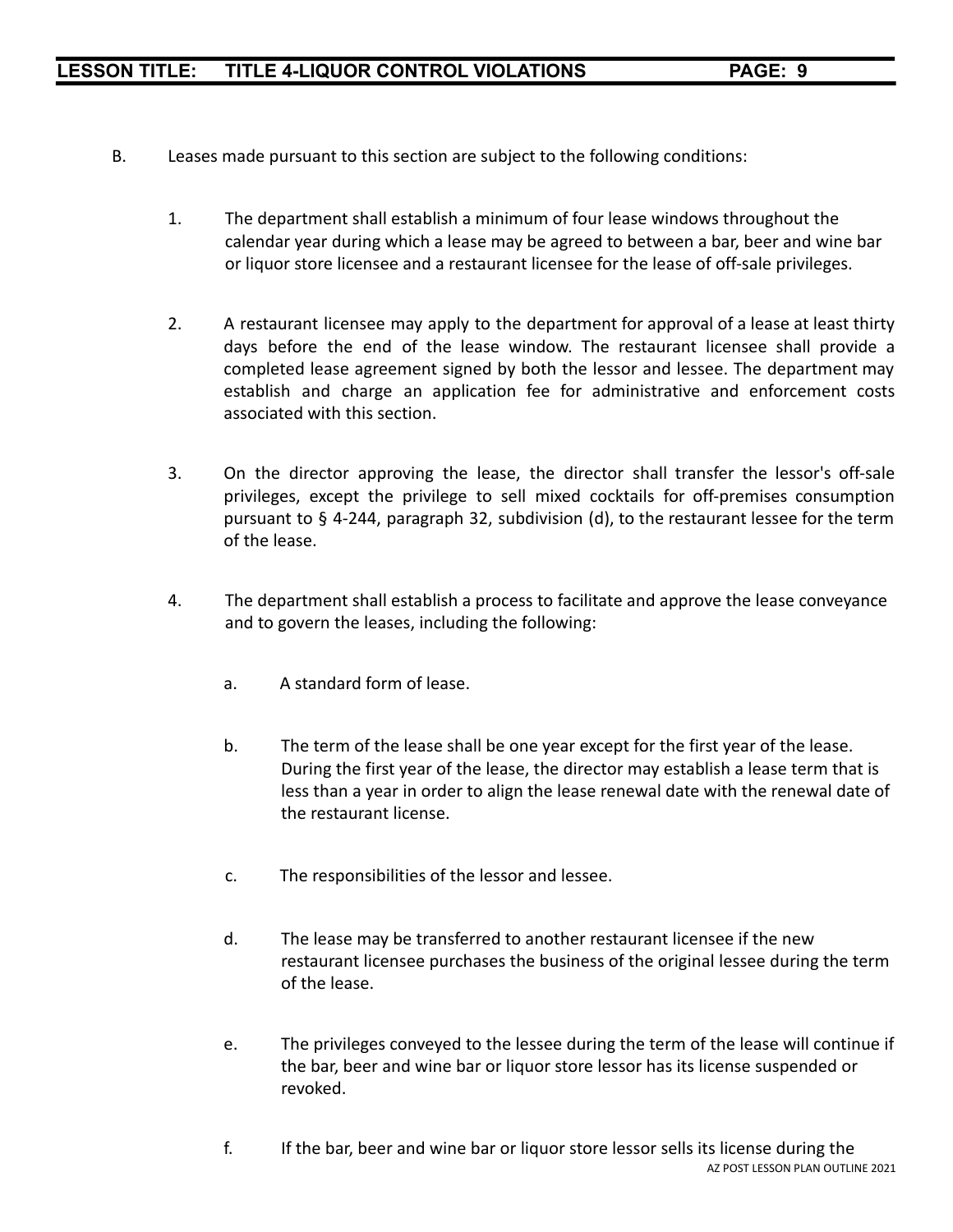term of the lease, the purchaser of the bar, beer and wine bar or liquor store license becomes the new lessor.

- g. This title and rules adopted pursuant to this title apply to both the lessor and lessee.
- h. During the term of the lease, all violations and liability for liquor service under the lease shall be attributed only to the restaurant licensee leasing the privilege. The restaurant licensee leasing the off-sale privilege is not responsible for violations committed by the lessor.
- 5. The restaurant licensee shall pay to the department all lease payments in full in advance.
- 6. The department of liquor licenses and control may adopt a procedure to pay the lease amount to the lessor and may use the department of administration to facilitate the payments.
- 7. During the term of the lease, all violations and liability for the liquor service under the lease shall be attributed only to the restaurant licensee leasing the privilege. Pursuant to § 4-210, the director may immediately suspend a lease for any violation of this title or any rule adopted pursuant to this title by the restaurant licensee. The restaurant licensee leasing the off-sale privilege is not responsible for violations committed by the lessor.
- 8. During the term of the lease, a bar, beer and wine bar or liquor store lessor may not sell spirituous liquor for off-premises consumption, except a bar or liquor store licensee may sell mixed cocktails for off-premises consumption pursuant to § 4-244, paragraph 32, subdivision (d).
- 9. The restaurant licensee leasing the off-sale privilege is subject to the limit on off-sale use by the restaurant licensee's total spirituous liquor sales as prescribed in § 4-206.01, subsection G.
- 10. A lessor may lease its off-sale privileges only to a restaurant licensee located in the same county.

#### **IV. 4-241. SELLING OR GIVING LIQUOR TO UNDERAGE PERSON; ILLEGALLY OBTAINING LIQUOR BY UNDERAGE PERSON; VIOLATION; CLASSIFICATION; DEFINITIONS**

A. If a licensee, an employee of the licensee or any other person questions or has reason to question that the person ordering, purchasing, attempting to purchase or otherwise procuring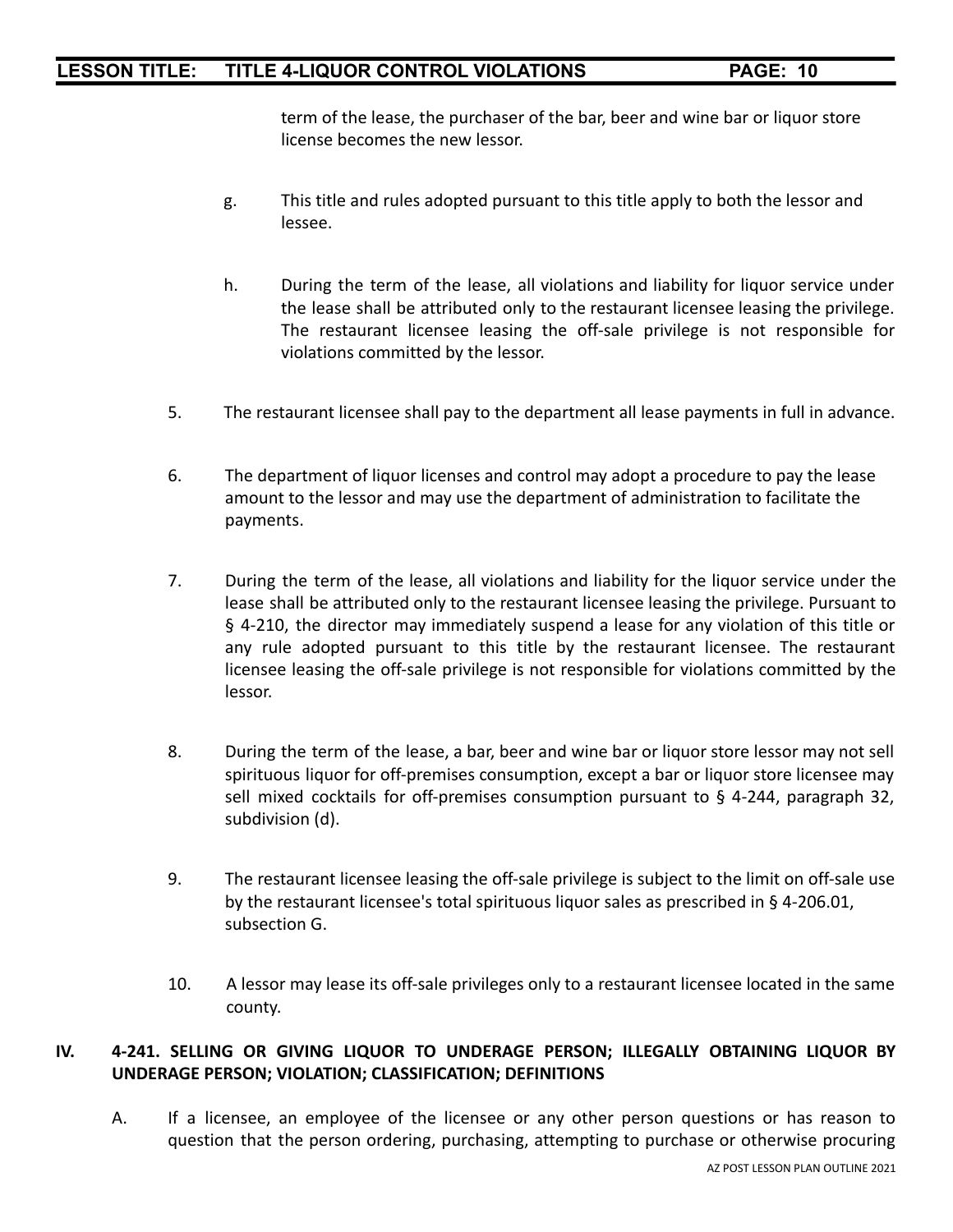or attempting to procure the serving or delivery of spirituous liquor or entering a portion of a licensed premises when the primary use is the sale or service of spirituous liquor is under the legal drinking age, the licensee, employee of the licensee or other person shall do all of the following:

- 1. Demand identification from the person.
- 2. Examine the identification to determine that the identification reasonably appears to be a valid, unaltered identification that has not been defaced.
- 3. Examine the photograph in the identification and determine that the person reasonably appears to be the same person in the identification.
- 4. Determine that the date of birth in the identification indicates the person is not under the legal drinking age.
- B. A licensee or an employee of the licensee who follows the procedures prescribed in subsection A of this section and who records and retains a record of the person's identification on this particular visit is not in violation of subsection J of this section or section 4-244, paragraph 9 or 22. This defense applies to actions of the licensee and all employees of the licensee after the procedure has been employed during the particular visit to the licensed premises by the person. A licensee or an employee of the licensee is not required to demand and examine identification of a person pursuant to subsection A of this section if, during this visit to the licensed premises by the person, the licensee or any employee of the licensee has previously followed the procedure prescribed in subsection A of this section.
- C. Proof that the licensee or employee followed the entire procedure prescribed in subsection A of this section but did not record and retain a record as prescribed in subsection B of this section is an affirmative defense to a criminal charge under subsection J of this section or under section 4-244, paragraph 9 or 22 or a disciplinary action under section 4-210 for a violation of subsection J of this section or section 4-244, paragraph 9 or 22. This defense applies to actions of the licensee and all employees of the licensee after the procedure has been employed during the particular visit to the licensed premises by the person.
- D. A licensee or an employee who has not recorded and retained a record of the identification prescribed by subsection B of this section is presumed not to have followed any of the elements prescribed in subsection A of this section.
- E. For the purposes of section 4-244, paragraph 22, a licensee or an employee who has not recorded and retained a record of the identification prescribed by subsection B of this section is presumed to know that the person entering or attempting to enter a portion of a licensed premises when the primary use is the sale or service of spirituous liquor is under the legal drinking age.
- F. It is a defense to a violation of subsection A of this section if the person ordering, purchasing, attempting to purchase or otherwise procuring or attempting to procure the serving or delivery of spirituous liquor or to enter a portion of a licensed premises when the primary use is the sale or service of spirituous liquor is not under the legal drinking age.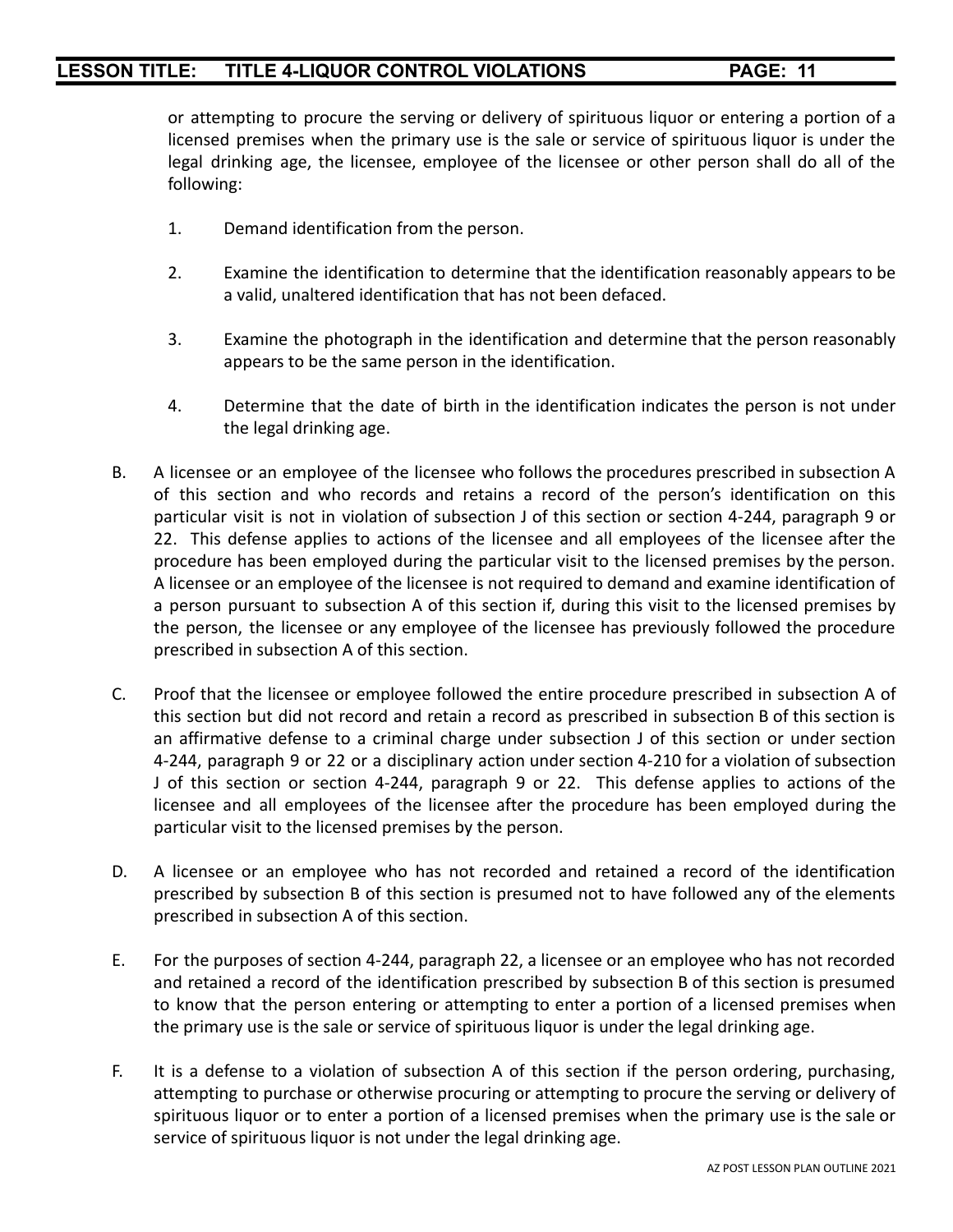- G. A person penalized for a violation of subsection J of this section or section 4-244, paragraph 22 shall not be additionally penalized for a violation of subsection A of this section relating to the same event.
- H. The defenses provided in this section do not apply to a licensee or an employee who has actual knowledge that the person exhibiting the identification is under the legal drinking age.
- I. Any of the following types of records are acceptable forms for recording the person's identification:
	- 1. A writing containing the type of identification, the date of issuance of the identification, the name on the identification, the date of birth on the identification and the signature of the person.
	- 2. An electronic file or printed document produced by a device that reads the person's age from the identification.
	- 3. A dated and signed photocopy of the identification.
	- 4. A photograph of the identification.
	- 5. A digital copy of the identification.
- J. An off-sale retail licensee or employee of an off-sale retail licensee shall require an instrument of identification from any customer who appears to be under twenty-seven years of age and who is using a drive-through or other physical feature of the licensed premises that allows a customer to purchase spirituous liquor without leaving the customer's vehicle.
- K. The following written instruments are the only acceptable types of identification:
	- 1. An unexpired driver license issued by this state. A driver license issued to a person who is under twenty-one years of age is no longer an acceptable type of identification under this paragraph thirty days after the person turns twenty-one years of age.
	- 2. An unexpired driver license issued by any other state, the District of Columbia, any territory of the United States or Canada if the license includes a picture of the person and the person's date of birth.
	- 3. An unexpired non-operating identification license issued pursuant to section 28-3165. An unexpired non-operating license issued to a person who is under twenty-one years of age is no longer an acceptable type of identification under this paragraph thirty days after the person turns twenty-one years of age.
	- 4. A form of identification license issued by any other state, the District of Columbia, any territory of the United States or Canada if the license is substantially equivalent to a non-operating identification license issued pursuant to section 28-3165 and includes a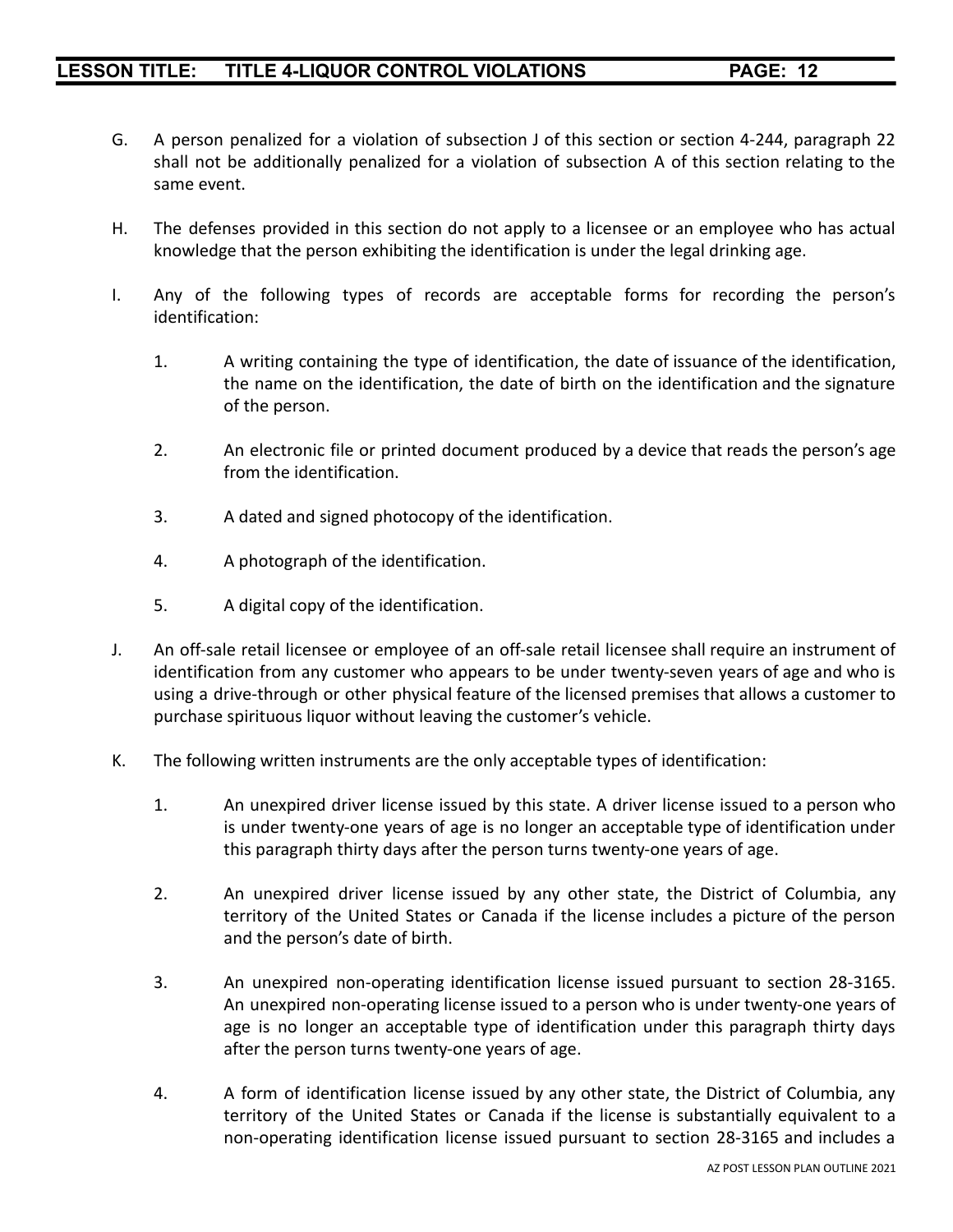picture of the person and the person's date of birth.

- 5. An unexpired armed forces identification card that includes the person's picture and date of birth.
- 6. A valid unexpired passport or a valid unexpired resident alien card that contains a photograph of the person and the person's date of birth.
- L. A person who is under the legal drinking age and who misrepresents the person's age to any person by means of a written instrument of identification with the intent to induce a person to sell, serve, give or furnish spirituous liquor contrary to law is guilty of a misdemeanor.
- M. A person who is under the legal drinking age and who solicits another person to purchase, sell, give, serve or furnish spirituous liquor contrary to law is guilty of a misdemeanor.
- N. A person who is under the legal drinking age and who uses a fraudulent or false written instrument of identification or identification of another person or uses a valid license or identification of another person to gain access to a licensed establishment is guilty of a misdemeanor.
- O. A person who uses a driver or non-operating identification license in violation of subsection L or N of this section is subject to suspension of the driver or non-operating identification license as provided in section 28-3309. A person who does not have a valid driver or non-operating identification license and who uses a driver or non-operating identification license of another in violation of subsection C or E of this section has the person's right to apply for a driver or non-operating identification license suspended as provided by section 28-3309.
- P. A person who knowingly influences the sale, giving or serving of spirituous liquor to a person under the legal drinking age by misrepresenting the age of such person or who orders, requests, receives or procures spirituous liquor from any licensee, employee or other person with the intent of selling giving or serving it to a person under the legal drinking age is guilty of a class 1 misdemeanor. A licensee or employee of a licensee who has actual knowledge that a person is under the legal drinking age and who admits the person into any portion of the licensed premises in violation of section 4-244, paragraph 22 is in violation of this subsection. In addition to other penalties provided by law, a judge may suspend a driver license issued to or the driving privilege of a person for not more than thirty days for a first conviction and not more than six months for a second or subsequent conviction under this subsection.
- Q. A person who is of legal drinking age and who is an occupant of unlicensed premises is guilty of a class 1 misdemeanor if both of the following apply:
	- 1. The person knowingly allows a gathering on such unlicensed premises of two or more persons who are under the legal drinking age and who are neither:
		- a. Members of the immediate family of such a person.
		- b. Permanently residing with the person.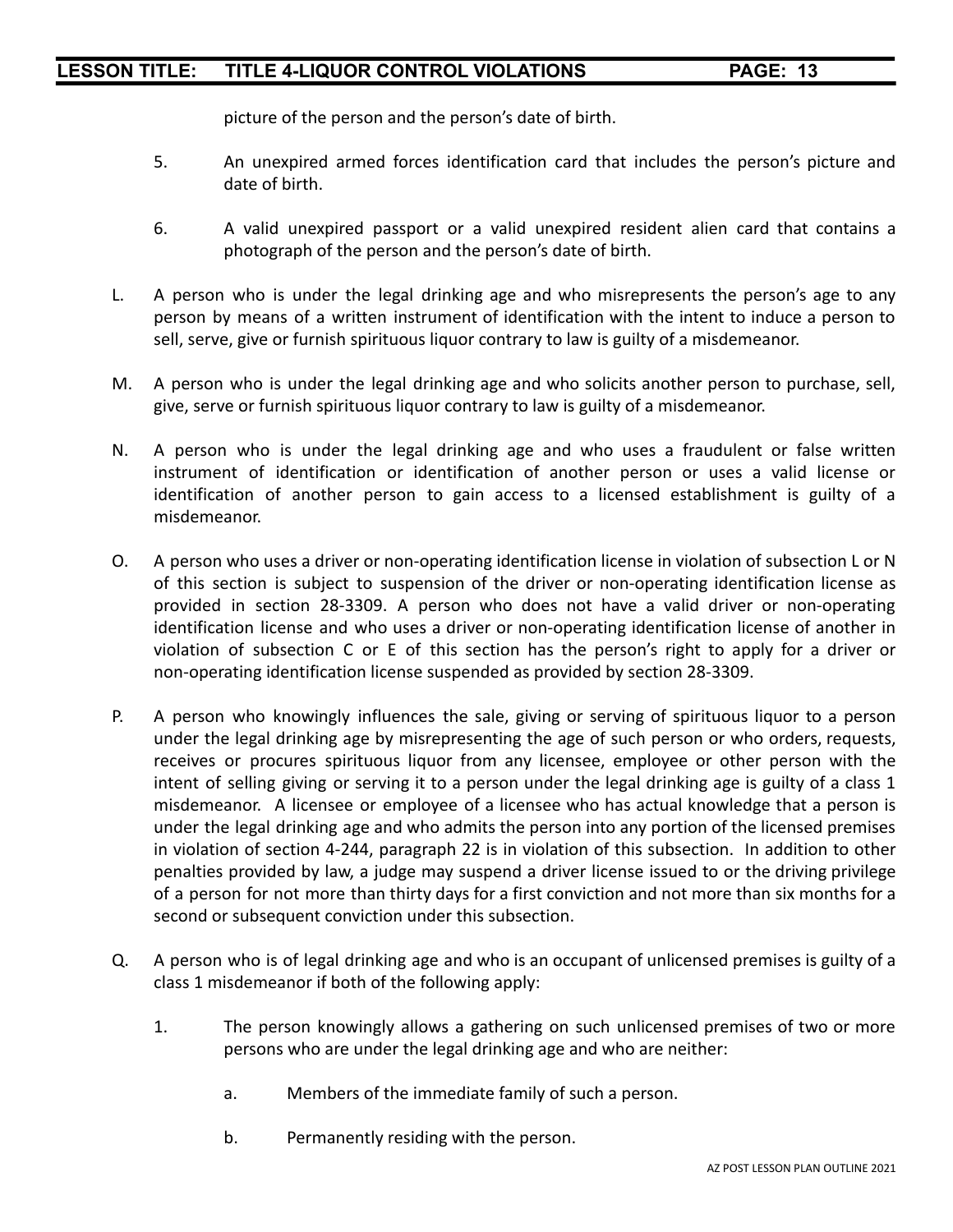- 2. The person knows or should know that one or more of the persons under the legal drinking age is in possession of or consuming spirituous liquor on the unlicensed premises.
- R. For the purposes of subsection Q of this section, "occupant" means a person who has legal possession or the legal right to exclude others from the unlicensed premises.
- S. A peace officer shall forward or electronically transfer to the director of the department of transportation the affidavit required by section 28-3310 if the peace officer has arrested a person for the commission of an offense for which, on conviction, suspension of the license or privilege to operate a motor vehicle is required by section 28-3309, subsection A, B or D, or if the peace officer has confiscated a false identification document used by the person to gain access to licensed premises.
- T. A person who acts under a program of testing compliance with this title that is approved by the director is not in violation of section 4-244.
- U. Law enforcement agencies may use persons who are under the legal drinking age to test compliance with this section and section 4-244, paragraph 9 by a licensee if the law enforcement agency has reasonable suspicion that the licensee is violating this section or section 4-244, paragraph 9. A person who is under the legal drinking age and who purchases or attempts to purchase spirituous liquor under the direction of a law enforcement agency pursuant to this subsection is immune from prosecution for that purchase or attempted purchase. Law enforcement agencies may use a person under the legal drinking age pursuant to this subsection only if:
	- 1. The person is at least fifteen but not more than nineteen years of age.
	- 2. The person is not employed on an incentive or quota basis.
	- 3. The person's appearance is that of a person who is under the legal drinking age.
	- 4. A photograph of the person is taken no more than twelve hours before the purchase or attempted purchase. The photograph shall accurately depict the person's appearance and attire. A licensee or an employee of a licensee who is cited for selling spirituous liquor to a person under the legal drinking age pursuant to this subsection shall be permitted to inspect the photograph immediately after the citation is issued. The person's appearance at any trial or administrative hearing that results from a citation shall not be substantially different from the person's appearance at the time the citation was issued.
	- 5. The person places, receives and pays for the person's order of spirituous liquor. An adult shall not accompany the person onto the premises of the licensee.
	- 6. The person does not consume any spirituous liquor.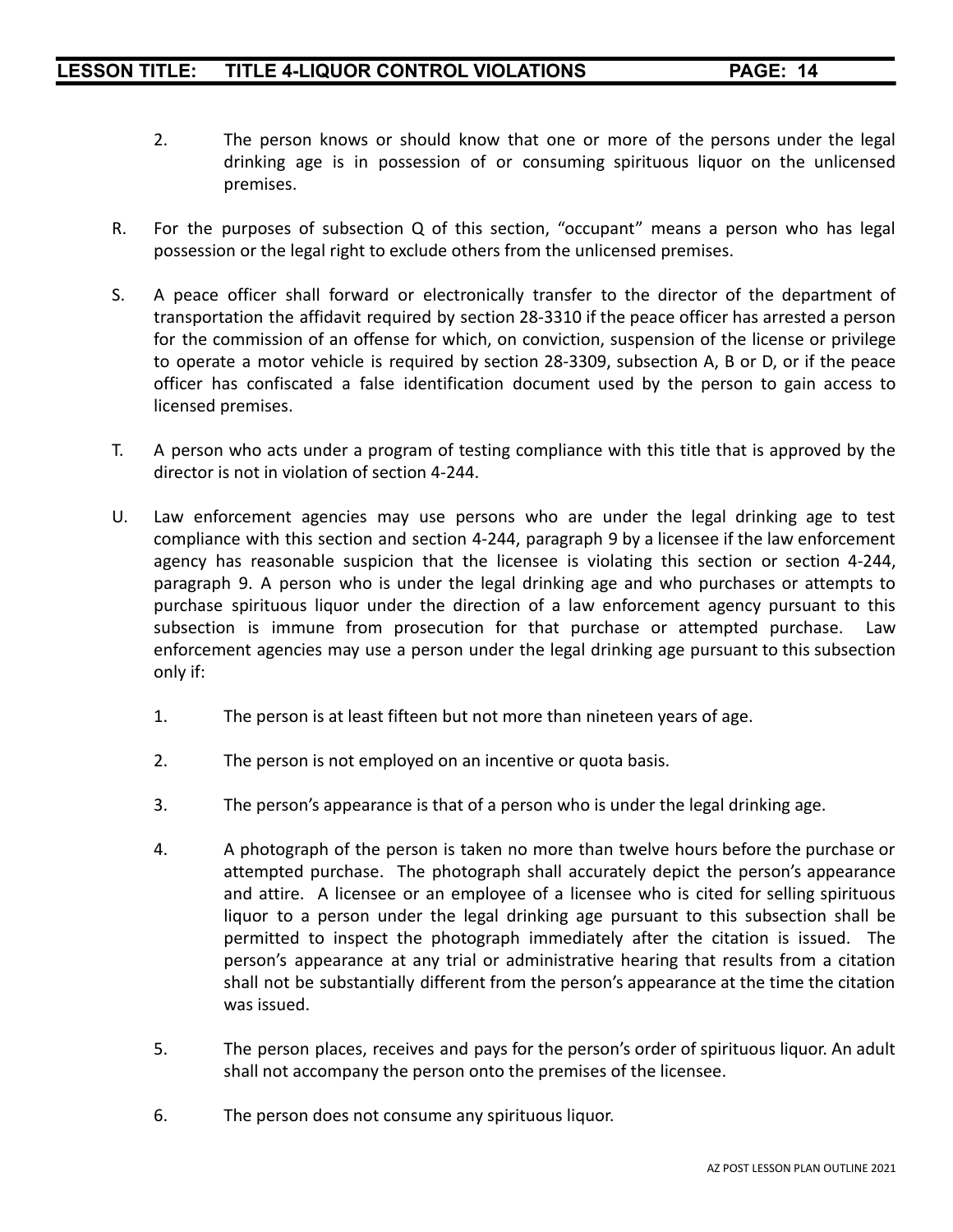#### **V. The department may adopt rules to carry out the purposes of this section.**

#### **VI. 4-244 – UNLAWFUL ACTS P.O. 2.11.8A**

- A. It is the purpose of this section to present the sections under Title 4, A.R.S. §2-244 and describe violations of each section in a basic manner.
- B. Read each section and then discuss as in Section C.
- C. A.R.S. §2-244 states that it is unlawful:
	- 1. For a person to buy for resale, sell or deal in spirituous liquors in this state without first having procured a license duly issued by the board, except that the director may issue a temporary permit of any series pursuant to section 4-205.05 to a trustee in bankruptcy to acquire and dispose of the spirituous liquor of a debtor.
	- 2. For a person to sell or deal in alcohol for beverage purposes without first complying with this title.
	- 3. For a distiller, vintner, brewer or wholesaler knowingly to sell, dispose of or give spirituous liquor to any person other than a licensee except in sampling wares as may be necessary in the ordinary course of business, except in donating spirituous liquor to a nonprofit organization that has obtained a special event license for the purpose of charitable fund-raising activities or except in donating spirituous liquor with a cost to the distiller, brewer or wholesaler of up to \$500 in a calendar year to an organization that is exempt from federal income taxes under section 501(c) (3), (4), (6) or (7) of the internal revenue code and not licensed under this title.
	- 4. For a distiller, vintner or brewer to require a wholesaler to offer or grant a discount to a retailer, unless the discount has also been offered and granted to the wholesaler by the distiller, vintner or brewer.
	- 5. For a distiller, vintner or brewer to use a vehicle for trucking or transportation of spirituous liquors unless there is affixed to both sides of the vehicle a sign showing the name and address of the licensee and the type and number of the person's license in letters not less than three and one-half inches in height.
	- 6. For a person to take or solicit orders for spirituous liquors unless the person is a salesman or solicitor of a licensed wholesaler, a salesman or solicitor of a distiller, brewer, vintner, importer or broker or a registered retail agent.
	- 7. For any retail licensee to purchase spirituous liquors from any person other than a solicitor or salesman of a wholesaler licensed in this state.
	- 8. For a retailer to acquire an interest in property owned, occupied or used by a wholesaler in the wholesaler's business, or in a license with respect to the premises of the wholesaler.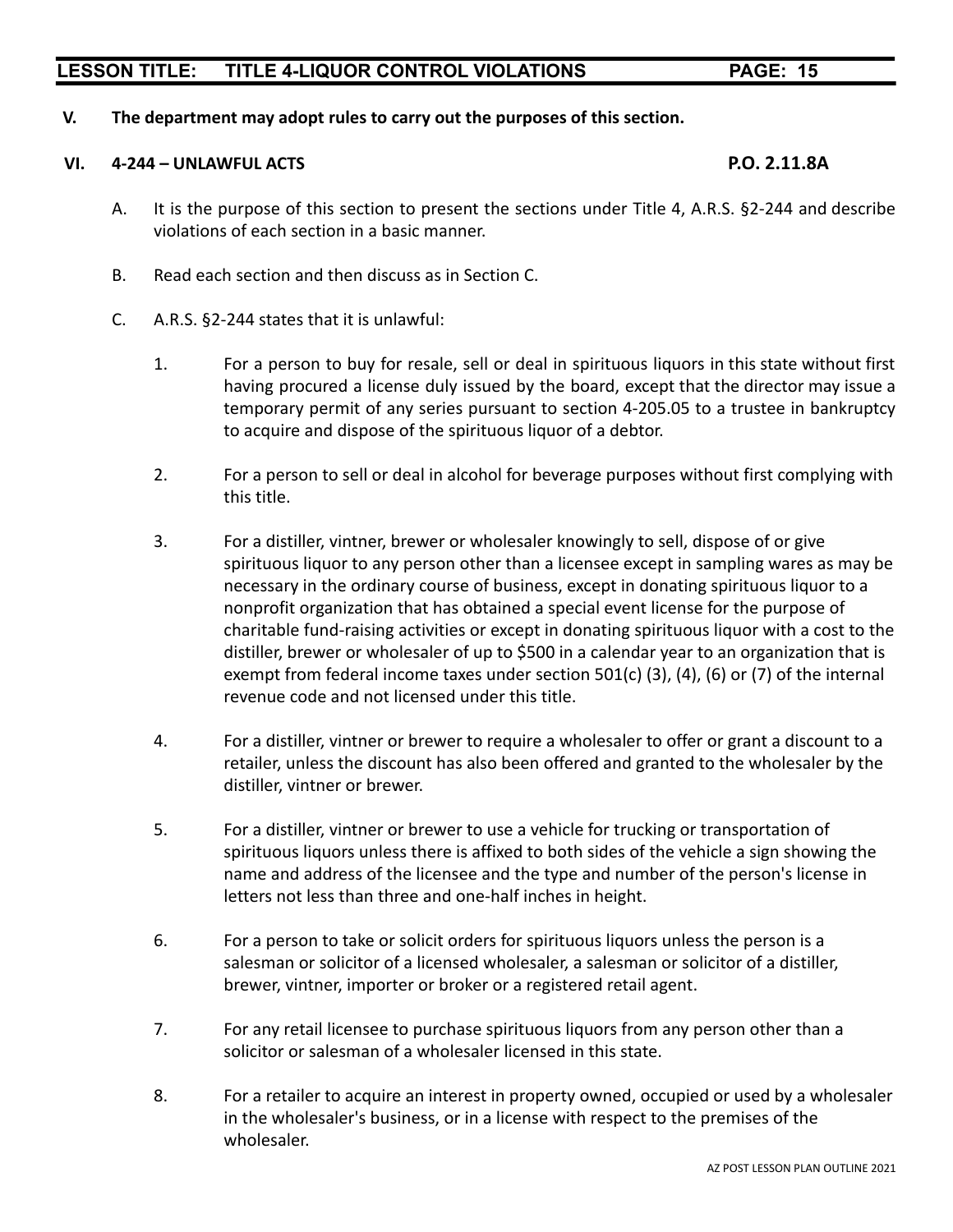- 9. Except as provided in paragraphs 10 and 11 of this section, for a licensee or other person to sell, furnish, dispose of or give, or cause to be sold, furnished, disposed of or given, to a person under the legal drinking age or for a person under the legal drinking age to buy, receive, have in the person's possession or consume spirituous liquor. This paragraph does not prohibit the employment by an off-sale retailer of persons who are at least sixteen years of age to check out, if supervised by a person on the premises who is at least eighteen years of age, package or carry merchandise, including spirituous liquor, in unbroken packages, for the convenience of the customer of the employer, if the employer sells primarily merchandise other than spirituous liquor.
- 10. For a licensee to employ a person under eighteen years of age to manufacture, sell or dispose of spirituous liquors. This paragraph does not prohibit the employment by an off-sale retailer of persons who are at least sixteen years of age to check out, if supervised by a person on the premises who is at least eighteen years of age, package or carry merchandise, including spirituous liquor, in unbroken packages, for the convenience of the customer of the employer, if the employer sells primarily merchandise other than spirituous liquor.
- 11. For an on-sale retailer to employ a person under eighteen years of age in any capacity connected with the handling of spirituous liquors. This paragraph does not prohibit the employment by an on-sale retailer of a person under eighteen years of age who cleans up the tables on the premises for reuse, removes dirty dishes, keeps a ready supply of needed items and helped clean up the premises.
- 12. For a licensee, when engaged in waiting on or serving customers, to consume spirituous liquor or for a licensee or on-duty employee to be on or about the licensed premises while in an intoxicated or disorderly condition.
- 13. For an employee of a retail licensee, during that employee's working hours or in connection with such employment, to give to or purchase for any other person, accept a gift of, purchase for the employee or consume spirituous liquor, except that:
	- a. An employee of a licensee, during that employee's working hours or in connection with the employment, while the employee is not engaged in waiting on or serving customers, may give spirituous liquor to or purchase spirituous liquor for any other person.
	- b. An employee of an on-sale retail licensee, during that employee's working hours or in connection with the employment, while the employee is not engaged in waiting on or serving customers, may taste samples of beer or wine of not more than four ounces per day or distilled spirits of not more than two ounces per day provided by an employee of a wholesaler or distributor who is present at the time of the sampling.
	- c. An employee of an on-sale retail licensee, under the supervision of a manager as part of the employee's training and education, while not engaged in waiting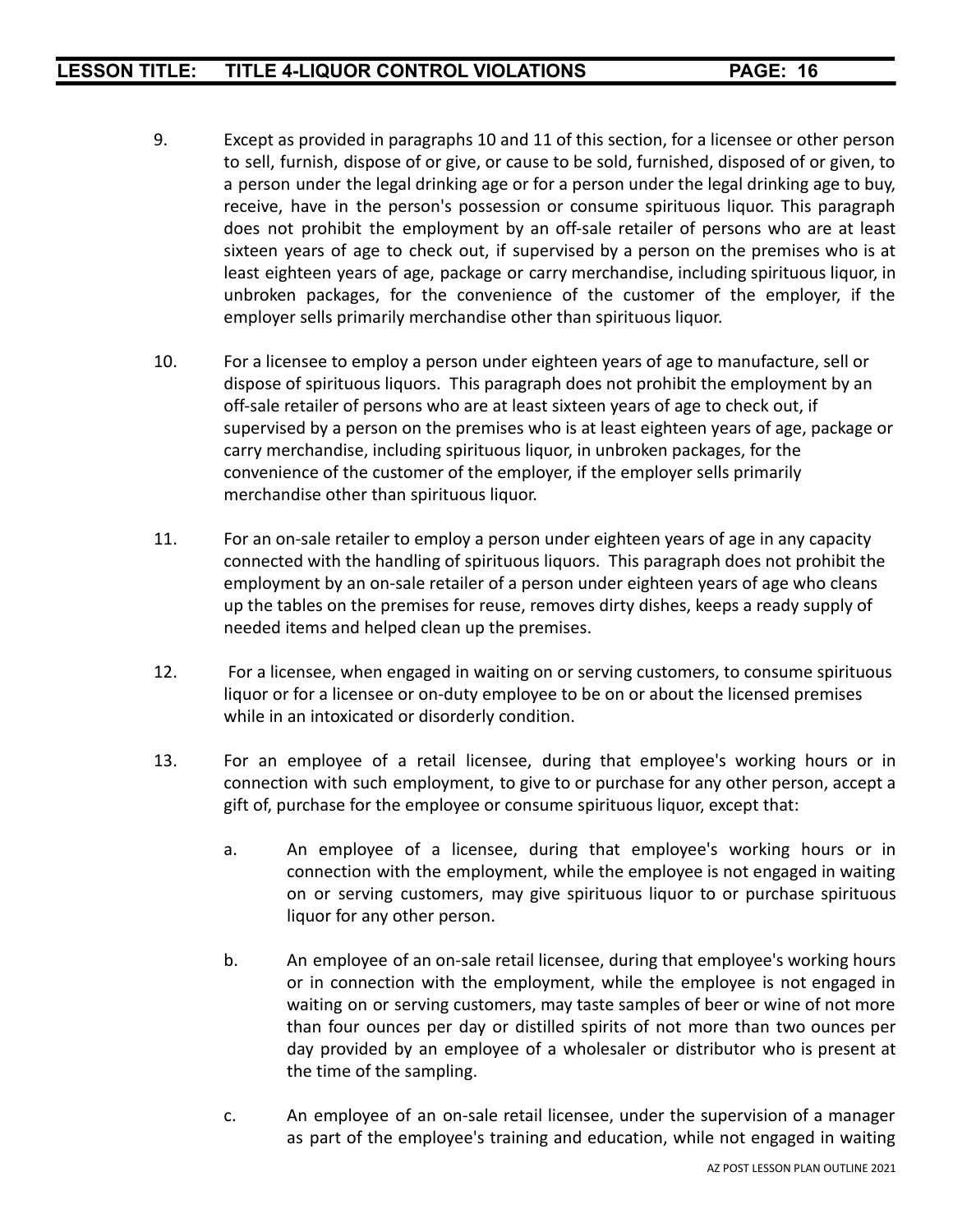on or serving customers may taste samples of distilled spirits of not more than two ounces per educational session or beer or wine of not more than four ounces per educational session, and provided that a licensee does not have more than two educational sessions in any thirty-day period.

- d. An unpaid volunteer who is a bona fide member of a club and who is not engaged in waiting on or serving spirituous liquor to customers may purchase for himself and consume spirituous liquor while participating in a scheduled event at the club. An unpaid participant in a food competition may purchase for himself and consume spirituous liquor while participating in the food competition.
- e. An unpaid volunteer of a special event licensee under section 4-203.02 may purchase and consume spirituous liquor while not engaged in waiting on or serving spirituous liquor to customers at the special event. This subdivision does not apply to an unpaid volunteer whose responsibilities include verification of a person's legal drinking age, security or the operation of any vehicle or heavy machinery.
- 14. For a licensee or other person to serve, sell or furnish spirituous liquor to a disorderly or obviously intoxicated person, or for a licensee or employee of the licensee to allow or permit a disorderly or obviously intoxicated person to come into or remain on or about the premises, except that a licensee or an employee of the licensee may allow an obviously intoxicated person to remain on the premises for not more than thirty minutes after the state of obvious intoxication is known or should be known to the licensee for an intoxicated person to transport the obviously intoxicated person from the premises. For the purposes of this section, "obviously intoxicated" means inebriated to the extent that a person's physical faculties are substantially impaired and the impairment is shown by significantly uncoordinated physical action or significant physical dysfunction that would have been obvious to a reasonable person.
- 15. For an on-sale or off-sale retailer, delivery contractors or an employee of such retailer to sell, dispose of, deliver or give spirituous liquor to a person between the hours of 2:00 a.m. and 6:00 a.m., except that a retailer with off-sale privileges may receive and process orders, accept payment or package, load or otherwise prepare spirituous liquor for delivery at any time, if the actual deliveries to customers are made between the hours of 6:00 a.m. and 2:00 a.m., at which time section 4-241, subsections A and K apply.
- 16. For a licensee or employee to knowingly permit any person on or about the licensed premises to give or furnish any spirituous liquor to any person under twenty-one years of age or knowingly permit any person under twenty-one years of age to have in the person's possession spirituous liquor on the licensed premises.
- 17. For an on-sale retailer or an employee of such retailer to allow a person to consume or possess spirituous liquors on the premises between the hours of 2:30 a.m. and 6:00 a.m.
- 18. For an on-sale retailer to permit an employee or for an employee to solicit or encourage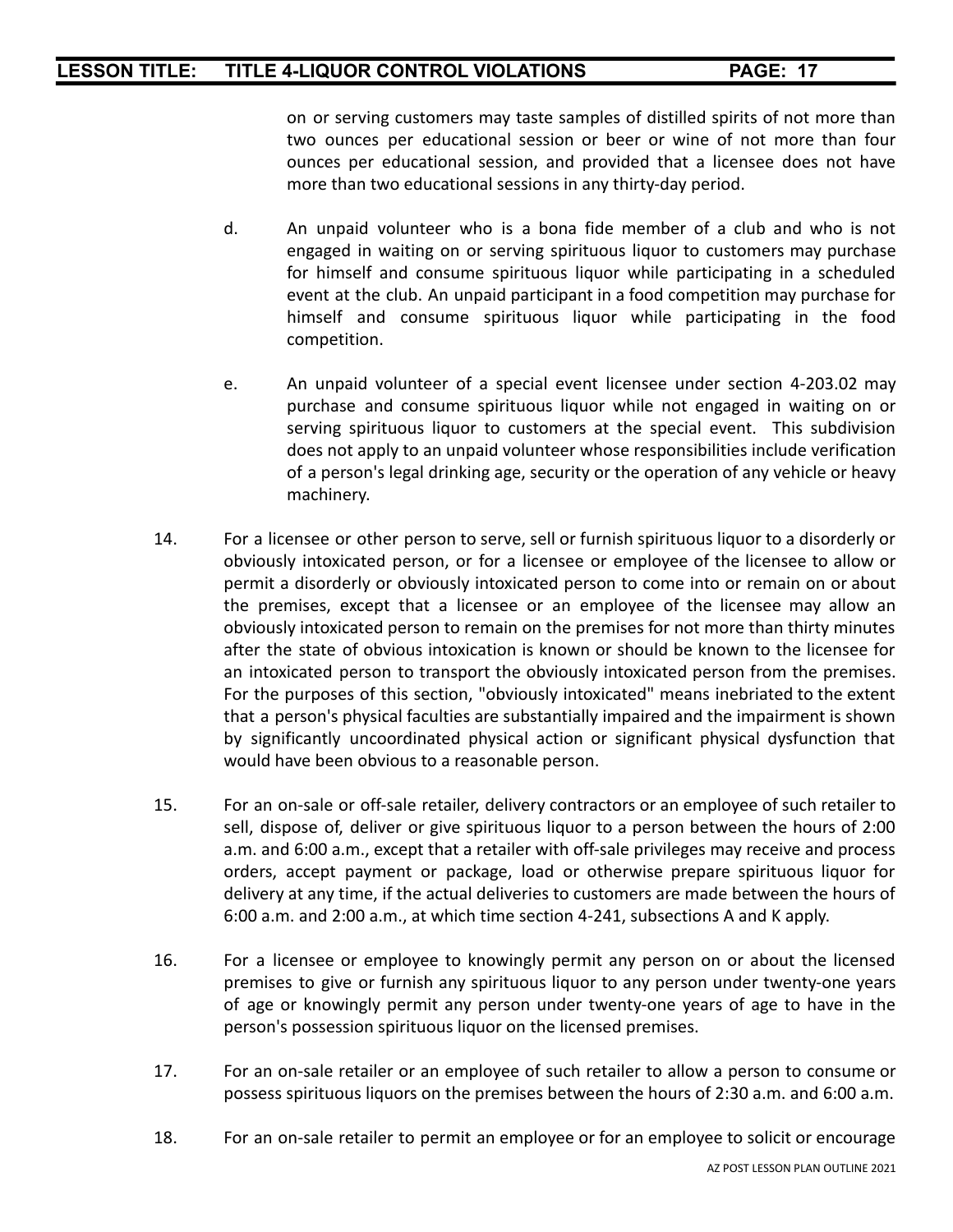others, directly or indirectly, to buy the employee drinks or anything of value in the licensed premises during the employee's working hours. An on-sale retailer shall not serve employees or allow a patron of the establishment to give spirituous liquor to, purchase liquor for or drink liquor with any employee during the employee's working hours.

- 19. For an off-sale retailer or employee to sell spirituous liquor except in the original unbroken container, to permit spirituous liquor to be consumed on the premises or to knowingly permit spirituous liquor to be consumed on adjacent property under the licensee's exclusive control.
- 20. For a person to consume spirituous liquor in a public place, thoroughfare or gathering. The license of a licensee permitting a violation of this paragraph on the premises shall be subject to revocation. This paragraph does not apply to the sale of spirituous liquors on the premises of and by an on-sale retailer. This paragraph also does not apply to a person consuming beer or wine from a broken package in a public recreation area or on private property with permission of the owner or lessor or on the walkways surrounding such private property or to a person consuming beer or wine from a broken package in a public recreation area as part of a special event or festival that is conducted under a license secured pursuant to section 4-203.02 or 4-203.03.
- 21. For a person to have possession of or to transport spirituous liquor that is manufactured in a distillery, winery, brewery or rectifying plant contrary to the laws of the United States and this state. Any property used in transporting such spirituous liquor shall be forfeited to the state and shall be seized and disposed of as provided in section 4-221.
- 22. For an on-sale retailer or employee to allow a person under the legal drinking age to remain in an area on the licensed premises during those hours in which its primary use is the sale, dispensing or consumption of alcoholic beverages after the licensee, or the licensee's employees, know or should have known that the person is under the legal drinking age. An on-sale retailer may designate an area of the licensed premises as an area in which spirituous liquor will not be sold or consumed for the purpose of allowing underage persons on the premises if the designated area is separated by a physical barrier and at no time will underage persons have access to the area in which spirituous liquor is sold or consumed. A licensee or an employee of a licensee may require a person who intends to enter a licensed premises or a portion of a licensed premises where persons under the legal drinking age are prohibited under this section to exhibit an instrument of identification that is acceptable under section 4-241 as a condition of entry or may use a biometric identity verification device to determine the person's age as a condition of entry. The director, or a municipality, may adopt rules to regulate the presence of underage persons on licensed premises provided the rules adopted by a municipality are more stringent than those adopted by the director. The rules adopted by the municipality shall be adopted by local ordinance and shall not interfere with the licensee's ability to comply with this paragraph. This paragraph does not apply:
	- a. If the person under the legal drinking age is accompanied by a spouse, parent or legal guardian of legal drinking age or is an on-duty employee of the licensee.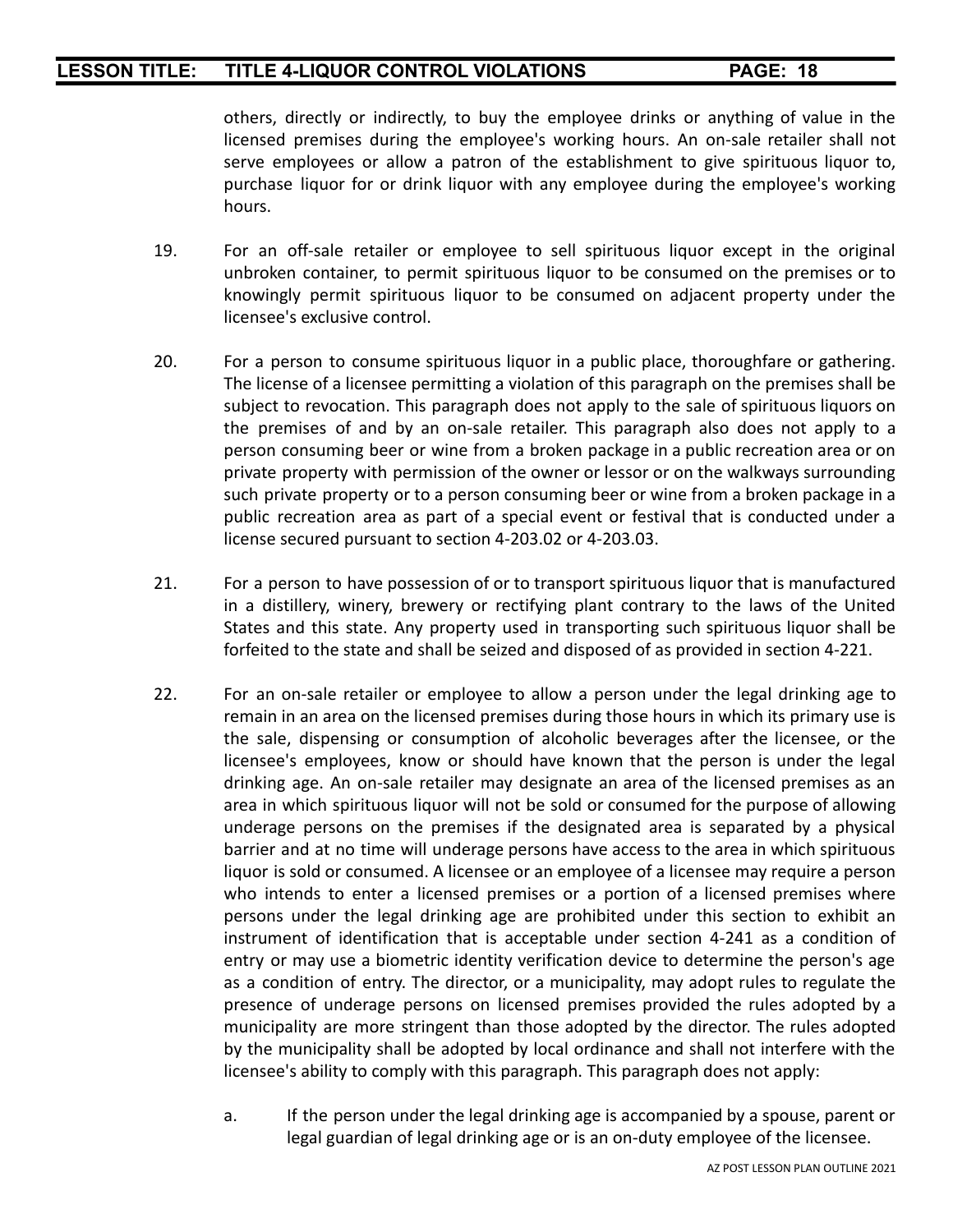- b. If the owner, lessee or occupant of the premises is a club as defined in section 4-101, paragraph 8, subdivision (a) and the person under the legal drinking age is any of the following:
	- 1. An active duty military service member.
	- 2. A veteran.
	- 3. A member of the United States army national guard or the United States air national guard.
	- 4. A member of the United States military reserve forces.
- c. To the area of the premises used primarily for the serving of food during the hours when food is served.
- 23. For an on-sale retailer or employee to conduct drinking contests, to sell or deliver to a person an unlimited number of spirituous liquor beverages during any set period of time for a fixed price, to deliver more than fifty ounces of beer, one liter of wine or four ounces of distilled spirits in any spirituous liquor drink to one person at one time for that person's consumption or to advertise any practice prohibited by this paragraph. The provisions of this paragraph do not prohibit an on-sale retailer or employee from selling and delivering an opened, original container of distilled spirits if:
	- a. Service or pouring of the spirituous liquor is provided by an employee of the on-sale retailer.
	- b. The employee of the on-sale retailer monitors consumption to ensure compliance with this paragraph. Locking devices may be used, but are not required.
- 24. For a licensee or employee to knowingly permit the unlawful possession, use, sale or offer for sale of narcotics, dangerous drugs or marijuana on the premises. For the purposes of this paragraph, "dangerous drug" has the same meaning prescribed in section 13-3401.
- 25. For a licensee or employee to knowingly permit prostitution or the solicitation of prostitution on the premises.
- 26. For a licensee or employee to knowingly permit unlawful gambling on the premises.
- 27. For a licensee or employee to knowingly permit trafficking or attempted trafficking in stolen property on the premises.
- 28. For a licensee or employee to fail or refuse to make the premises or records available for inspection and examination as provided in this title or to comply with a lawful subpoena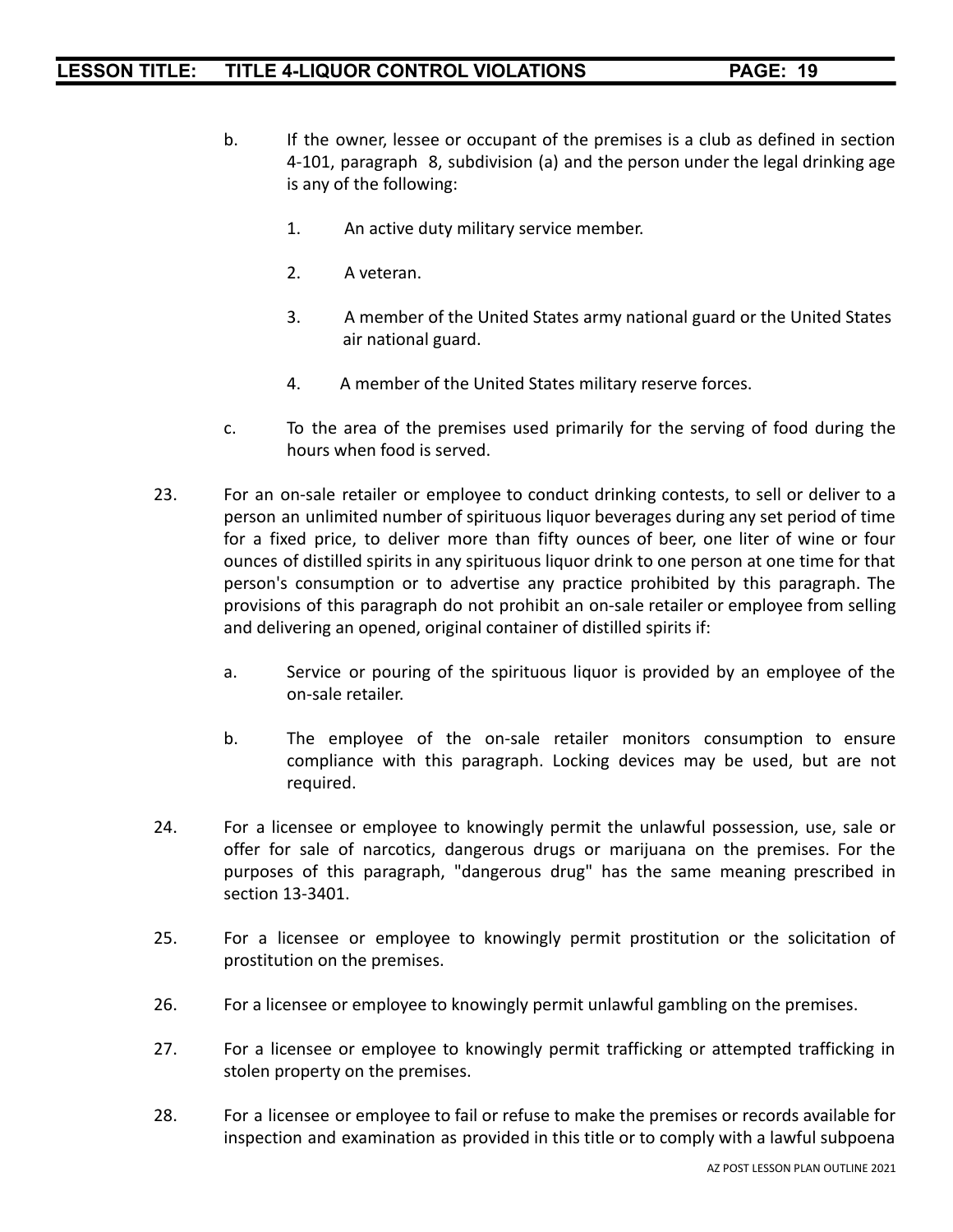issued under this title.

- 29. For any person other than a peace officer while on duty or off duty or a member of a sheriff's volunteer posse while on duty who has received firearms training that is approved by the Arizona peace officer standards and training board, a retired peace officer as defined in section 38-1113 or an honorably retired law enforcement officer who has been issued a certificate of firearms proficiency pursuant to section 13-3112, subsection T, the licensee or an employee of the licensee acting with the permission of the licensee to be in possession of a firearm while on the licensed premises of an on-sale retailer. This paragraph does not include a situation in which a person is on licensed premises for a limited time in order to seek emergency aid and such person does not buy, receive, consume or possess spirituous liquor. This paragraph does not apply to:
	- a. Hotel or motel guest room accommodations.
	- b. The exhibition or display of a firearm in conjunction with a meeting, show, class or similar event.
	- c. A person with a permit issued pursuant to section 13-3112 who carries a concealed handgun on the licensed premises of any on-sale retailer that has not posted a notice pursuant to section 4-229.
- 30. For a licensee or employee to knowingly permit a person in possession of a firearm other than a peace officer while on duty or off duty or a member of a sheriff's volunteer posse while on duty who has received firearms training that is approved by the Arizona peace officer standards and training board, a retired peace officer as defined in section 38-1113 or an honorably retired law enforcement officer who has been issued a certificate of firearms proficiency pursuant to section 13-3112, subsection T, the licensee or an employee of the licensee acting with the permission of the licensee to remain on the licensed premises or to serve, sell or furnish spirituous liquor to a person in possession of a firearm while on the licensed premises of an on-sale retailer. It is a defense to action under this paragraph if the licensee or employee requested assistance of a peace officer to remove such a person. This paragraph does not apply to:
	- a. Hotel or motel guest room accommodations.
	- b. The exhibition or display of a firearm in conjunction with a meeting, show, class or similar event.
	- c. A person with a permit issued pursuant to section 13-3112 who carries a concealed handgun on the licensed premises of any on-sale retailer that has not posted a notice pursuant to section 4-229.
- 31. For any person in possession of a firearm while on the licensed premises of an on-sale retailer to consume spirituous liquor. This paragraph does not prohibit the consumption of small amounts of spirituous liquor by an undercover peace officer on assignment to investigate the licensed establishment.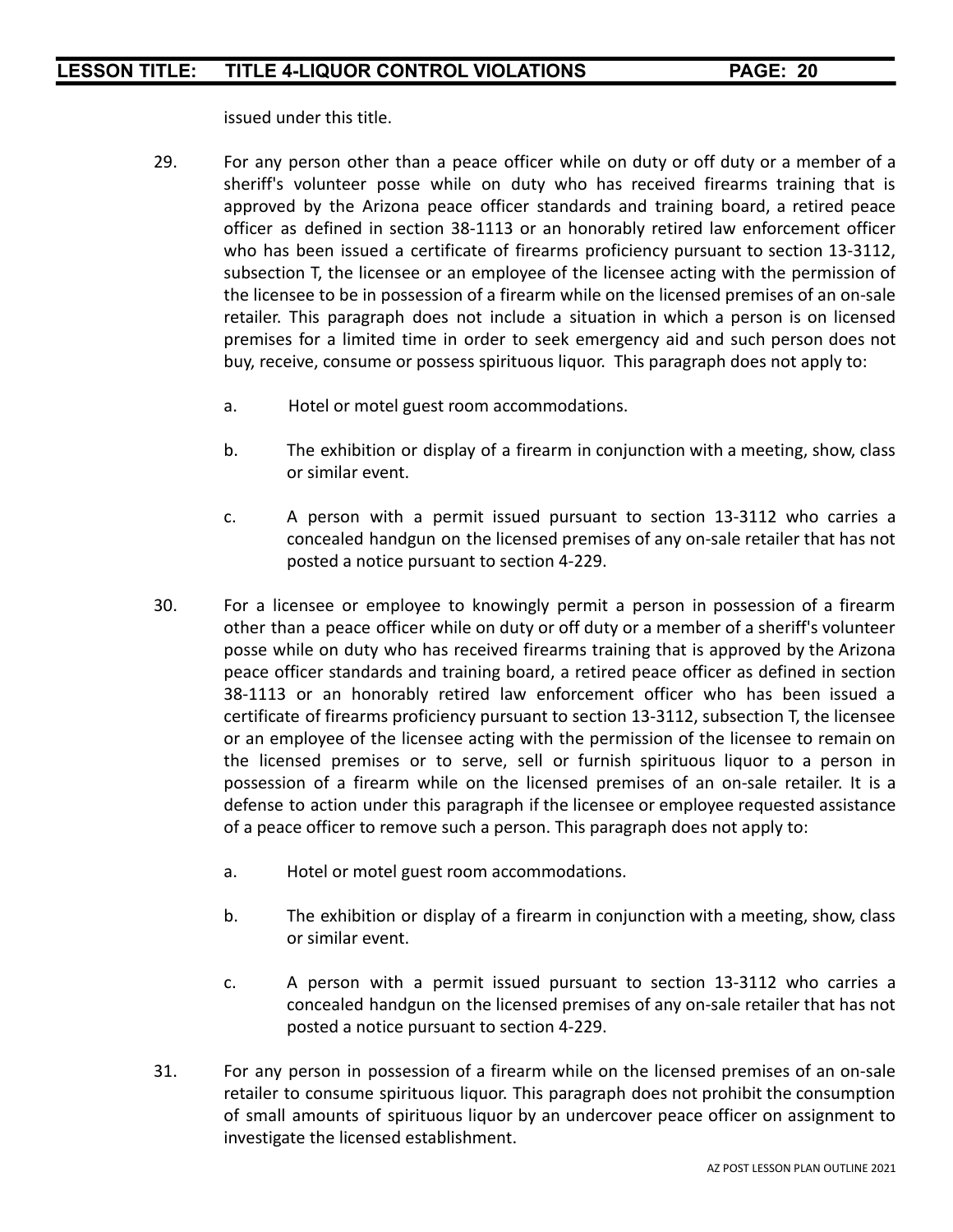- 32. For a licensee or employee to knowingly permit spirituous liquor to be removed from the licensed premises, except in the original unbroken package. This paragraph does not apply to any of the following:
	- a. A person who removes a bottle of wine that has been partially consumed in conjunction with a purchased meal from licensed premises if a cork is inserted flush with the top of the bottle or the bottle is otherwise securely closed.
	- b. A person who is in licensed premises that have noncontiguous portions that are separated by a public or private walkway or driveway and who takes spirituous liquor from one portion of the licensed premises across the public or private walkway or driveway directly to the other portion of the licensed premises.
	- c. A licensee of a bar, beer and wine bar, liquor store, beer and wine store, microbrewery or restaurant that has a permit pursuant to section 4-205.02, subsection H that dispenses beer only in a clean container composed of a material approved by a national sanitation organization with a maximum capacity that does not exceed one gallon and not for consumption on the premises if:
		- i. The licensee or the licensee's employee fills the container at the tap at the time of sale.
		- ii. The container is sealed and displays a government warning label.
		- iii. The dispensing of that beer is not done through a drive-through or walk-up service window.
	- d. Allow bar/liquor store licenses or restaurant licensees with leased privileges to sell mixed cocktails for consumption off premises in an after-market container that meets certain specifications and requirements.
	- e. Premises in an after-market container that meets certain specifications and requirements.
- 33. For a person who is obviously intoxicated to buy or attempt to buy spirituous liquor from a licensee or employee of a licensee or to consume spirituous liquor on licensed premises.
- 34. For a person under twenty-one years of age to drive or be in physical control of a motor vehicle while there is any spirituous liquor in the person's body.
- 35. For a person under twenty-one years of age to operate or be in physical control of a motorized watercraft that is underway while there is any spirituous liquor in the person's body. For the purposes of this paragraph, "underway" has the same meaning prescribed in section 5-301.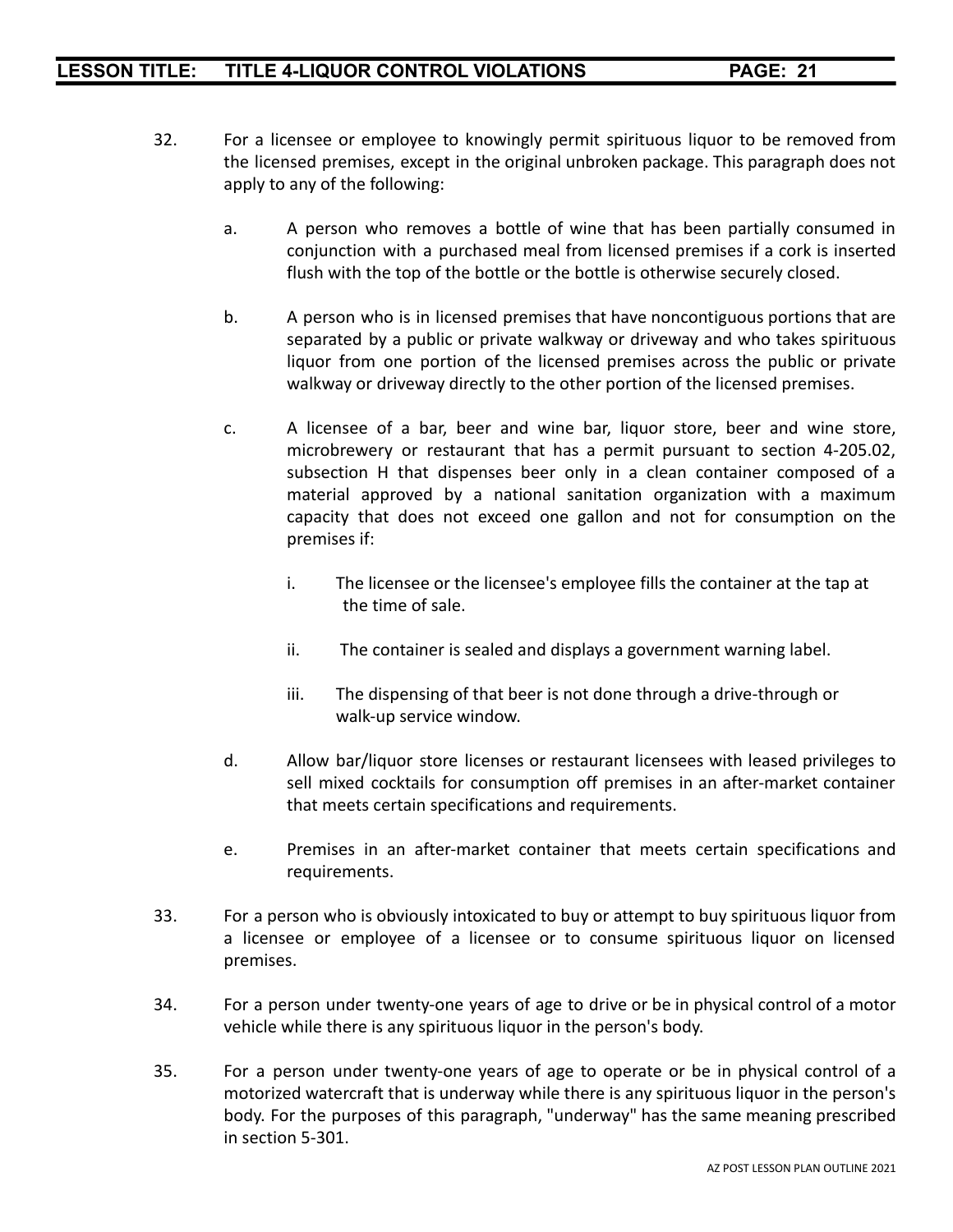- 36. For a licensee, manager, employee or controlling person to purposely induce a voter, by means of alcohol, to vote or abstain from voting for or against a particular candidate or issue on an election day.
- 37. For a licensee to fail to report an occurrence of an act of violence to either the department or a law enforcement agency.
- 38. For a licensee to use a vending machine for the purpose of dispensing spirituous liquor.
- 39. For a licensee to offer for sale a wine carrying a label including a reference to Arizona or any Arizona city, town or geographic location unless at least seventy-five percent by volume of the grapes used in making the wine were grown in Arizona.
- 40. For a retailer to knowingly allow a customer to bring spirituous liquor onto the licensed premises, except that an on-sale retailer may allow a wine and food club to bring wine onto the premises for consumption by the club's members and guests of the club's members in conjunction with meals purchased at a meeting of the club that is conducted on the premises and that at least seven members attend. An on-sale retailer that allows wine and food clubs to bring wine onto its premises under this paragraph shall comply with all applicable provisions of this title and any rules adopted pursuant to this title to the same extent as if the on-sale retailer had sold the wine to the members of the club and their guests. For the purposes of this paragraph, "wine and food club" means an association that has more than twenty bona fide members paying at least \$6 per year in dues and that has been in existence for at least one year.
- 41. For a person under twenty-one years of age to have in the person's body any spirituous liquor. In a prosecution for a violation of this paragraph:
	- a. Pursuant to section 4-249, it is a defense that the spirituous liquor was consumed in connection with the bona fide practice of a religious belief or as an integral part of a religious exercise and in a manner not dangerous to public health or safety.
	- b. Pursuant to section 4-226, it is a defense that the spirituous liquor was consumed for a bona fide medicinal purpose and in a manner not dangerous to public health or safety.
- 42. For an employee of a licensee to accept any gratuity, compensation, remuneration or consideration of any kind to either:
	- a. Permit a person who is under twenty-one years of age to enter any portion of the premises where that person is prohibited from entering pursuant to paragraph 22 of this section.
	- b. Sell, furnish, dispose of or give spirituous liquor to a person who is under twenty-one years of age.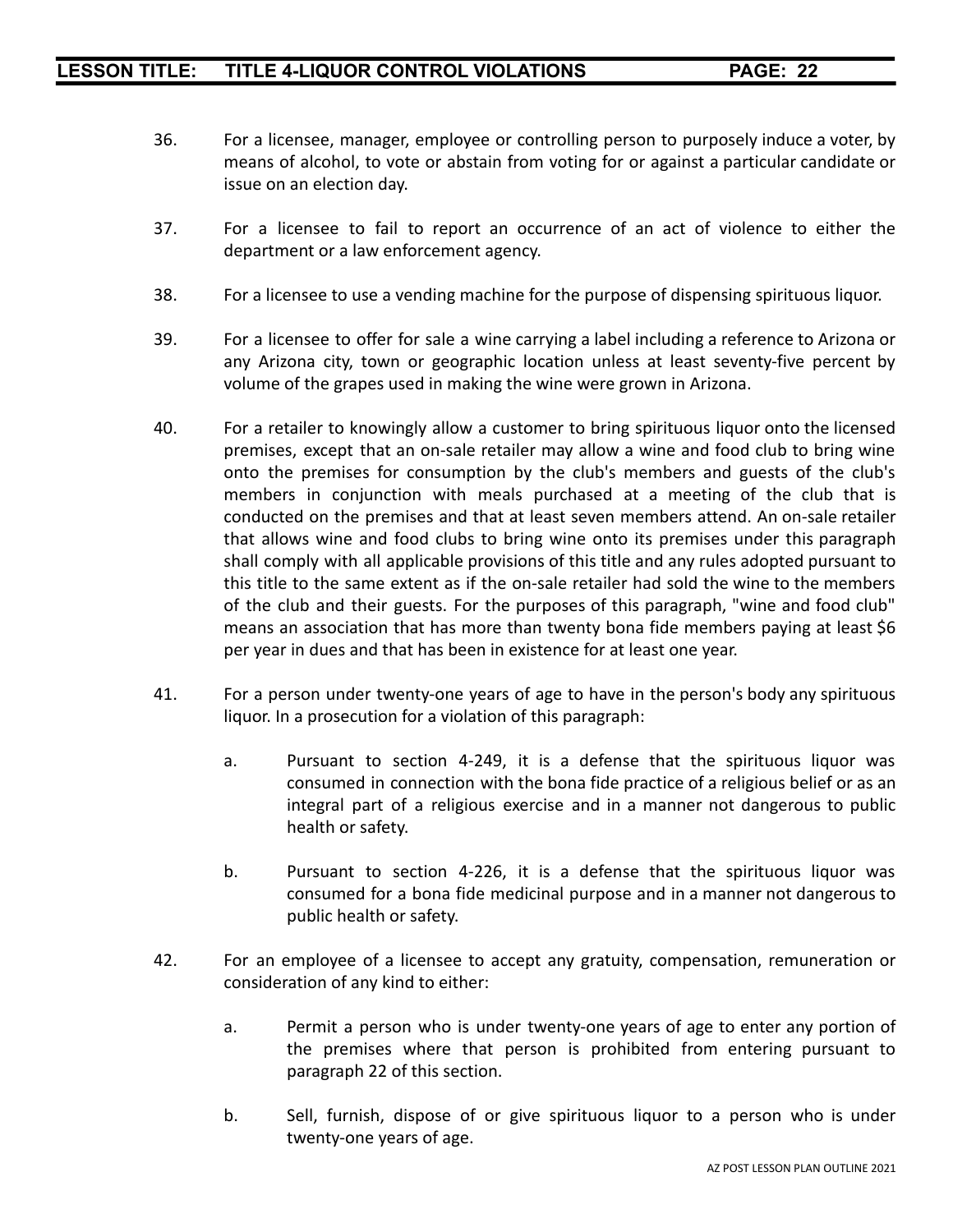- 43. For a person to purchase, offer for sale or use any device, machine or process that mixes spirituous liquor with pure oxygen or another gas to produce a vaporized product for the purpose of consumption by inhalation or to allow patrons to use any item for the consumption of vaporized spirituous liquor.
- 44. For a retail licensee or an employee of a retail licensee to sell spirituous liquor to a person if the retail licensee or employee knows the person intends to resell the spirituous liquor.
- 45. Except as authorized by paragraph 32, subdivision (c) of this section, for a person to reuse a bottle or other container authorized for use by the laws of the United States or any agency of the United States for the packaging of distilled spirits or for a person to increase the original contents or a portion of the original contents remaining in a liquor bottle or other authorized container by adding any substance.
- 46. For a direct shipment licensee, a farm winery licensee or an employee of those licensees to sell, dispose of, deliver or give spirituous liquor to an individual purchaser between the hours of 2:00 a.m. and 6:00 a.m., except that a direct shipment licensee or a farm winery licensee may receive and process orders, accept payment, package, load or otherwise prepare wine for delivery at any time without complying with section 4-241, subsections A and K, if the actual deliveries to individual purchasers are made between the hours of 6:00 a.m. and 2:00 a.m. and in accordance with section 4-203.04 for direct shipment licensees and section 4-205.04 for farm winery licensees.

#### **VII. HANDGUNS IN LICENSED PREMISES P.O. 2.11.8B**

- A. A person may carry a concealed handgun on the premises of a licensee who is an on-sale retailer unless the licensee posts a sign that clearly prohibits the possession of weapons on the licensed premises. The sign shall conform to the following requirements:
	- 1. Be posted in a conspicuous location accessible to the general public and immediately adjacent to the liquor license posted on the licensed premises.
	- 2. Contain a pictogram that shows a firearm within a red circle and a diagonal red line across the firearm.
	- 3. Contain the words, "no firearms allowed pursuant to A.R.S. section 4-229".
- B. A person shall not carry a firearm on the licensed premises of an on-sale retailer if the licensee has posted the notice prescribed in subsection A of this section.
- C. It is an affirmative defense to a violation of subsection B of this section if:
	- 1. The person was not informed of the notice prescribed in subsection A of this section before the violation.